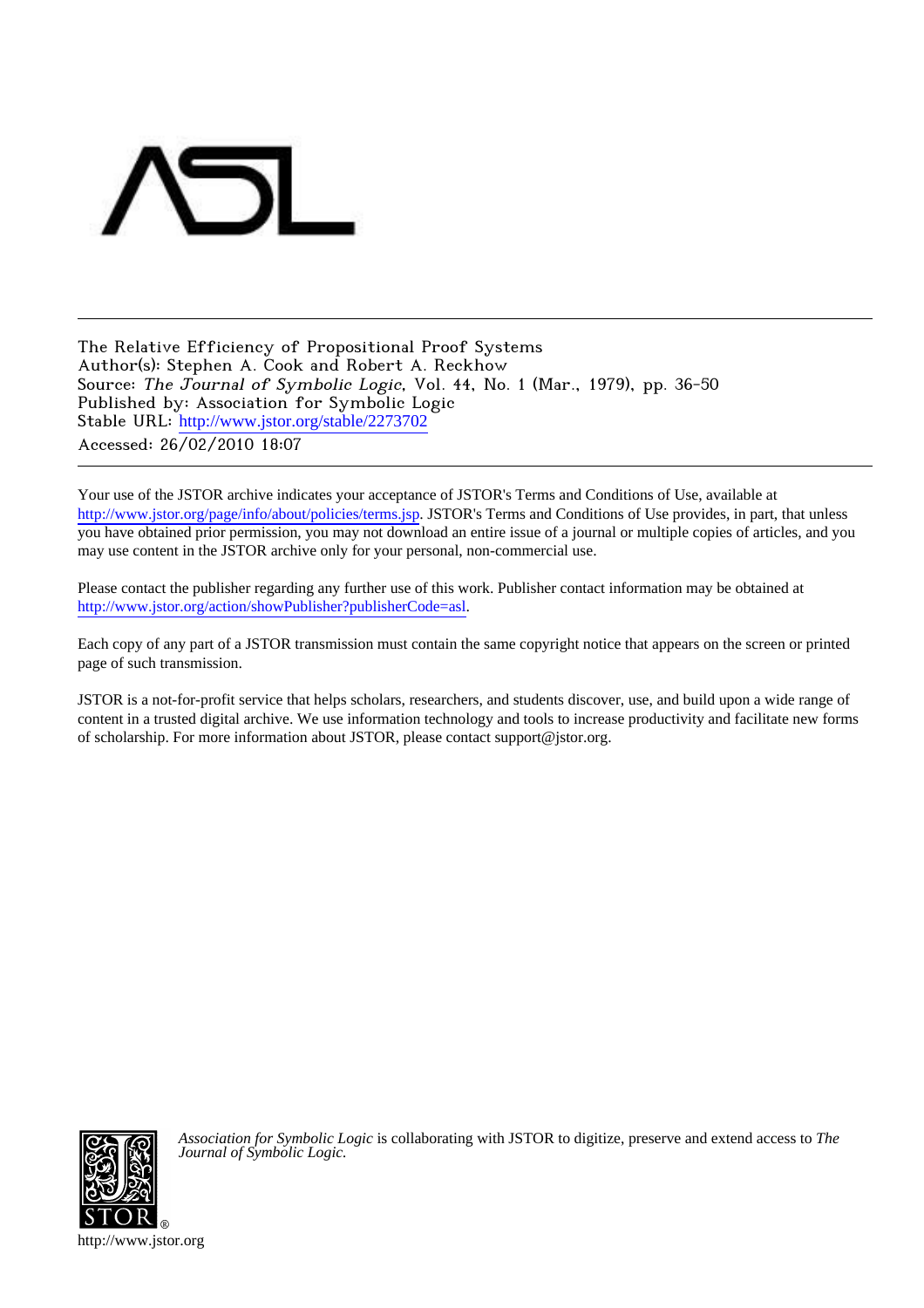## **THE RELATIVE EFFICIENCY OF PROPOSITIONAL PROOF SYSTEMS**

## **STEPHEN A. COOK AND ROBERT A. RECKHOW**

**?1. Introduction. We are interested in studying the length of the shortest proof of a propositional tautology in various proof systems as a function of the length of the tautology. The smallest upper bound known for this function is exponential, no matter what the proof system. A question we would like to answer (but have not been able to) is whether this function has a polynomial bound for some proof system. (This question is motivated below.) Our results here are relative results.** 

In §§2 and 3 we indicate that all standard Hilbert type systems (or Frege systems, **as we call them) and natural deduction systems are equivalent, up to application of a polynomial, as far as minimum proof length goes. In ?4 we introduce extended Frege systems, which allow introduction of abbreviations for formulas. Since these abbreviations can be iterated, they eliminate the need for a possible exponential growth in formula length in a-proof, as is illustrated by an example (the pigeonhole principle). In fact, Theorem 4.6 (which is a variation of a theorem of Statman) states that with a penalty of at most a linear increase in the number of lines of a proof in an extended Frege system, no line in the proof need be more than a constant times the length of the formula proved. The most difficult result is Theorem 4.5, which states that all extended Frege systems, regardless of which set of connectives they use, are about equivalent, as far as minimum proof length goes.**  Finally, in §5 we discuss the substitution rule, and show that Frege systems with **this rule can simulate extended Frege systems.** 

**Some of our results here appeared earlier in the conference proceedings [1], and Reckhow's Ph. D. thesis [2]. (These two papers also establish and report nonpolynomial lower bounds on some proof systems more restricted than the ones mentioned above.)** 

**To motivate the study of propositional proof systems, let us briefly review some**  of the theory of  $\mathcal P$  and  $\mathcal N\mathcal P$  (see [3], [4], and Chapter 10 of [5]). By convention,  $\mathcal P$ **denotes the class of sets of strings recognizable by a deterministic Turing machine**  in time bounded by a polynomial in the length of the input.  $\mathcal{NP}$  is the same for **nondeterministic Turing machines. If we let TAUT denote the set of tautologies over any fixed adequate set of connectives, then the main theorem in [3] implies**  that  $\mathcal{P} = \mathcal{N} \mathcal{P}$  if and only if TAUT is in  $\mathcal{P}$ . Now  $\mathcal{P} = \mathcal{N} \mathcal{P}$  not only would imply **the existence of relatively fast algorithms for many interesting and apparently**  unfeasible combinatorial algorithms in  $\mathcal{NP}$  (see [4]), it would also have an interesting philosophical consequence for mathematicians. If  $\mathcal{P} = \mathcal{N} \mathcal{P}$ , then there is a polynomial  $p$  and an algorithm  $\mathcal A$  with the following property. Given any

**Received May 24, 1977.**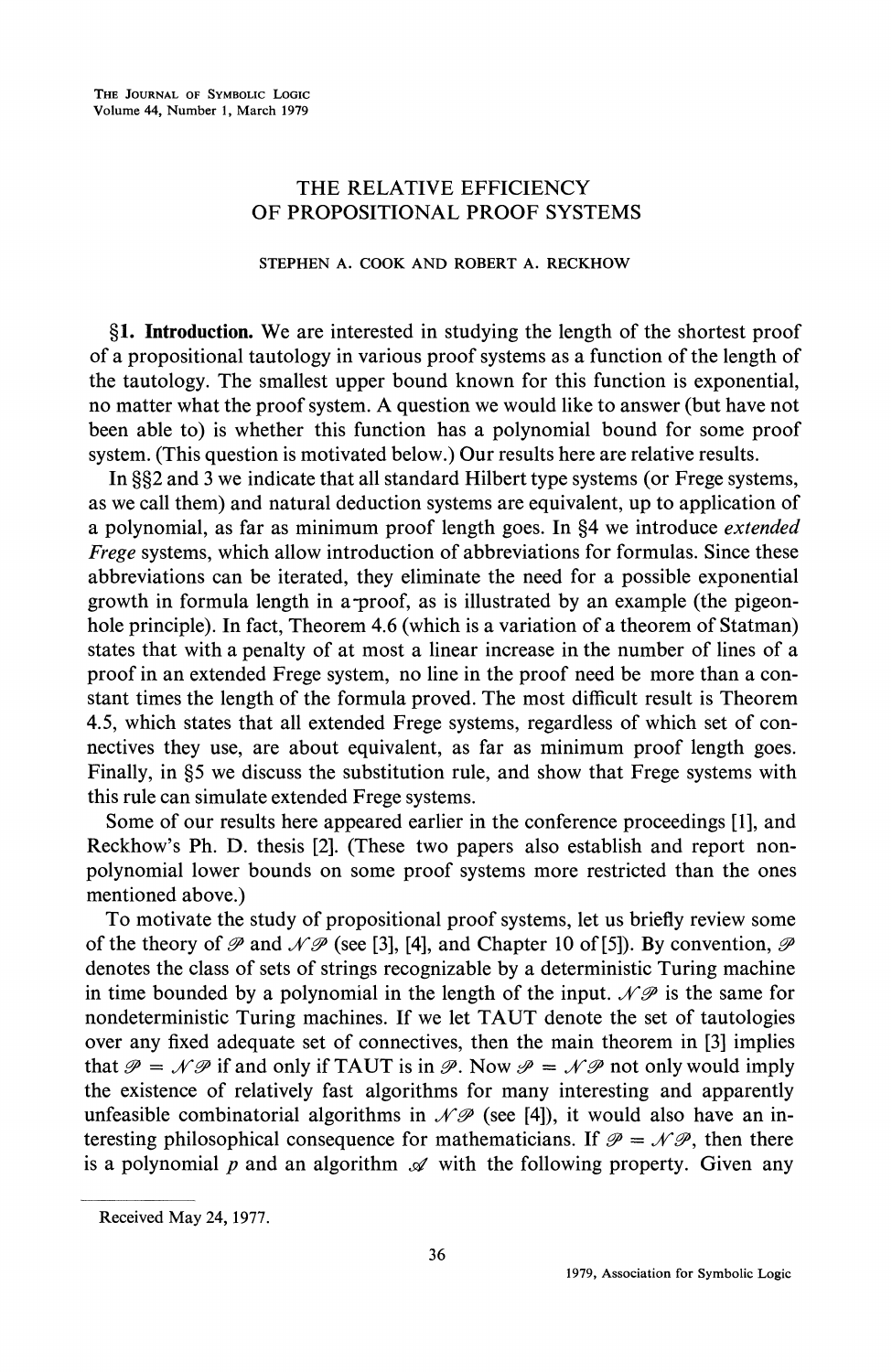**proposition S of set theory and any integer n,**  $\mathcal A$  **determines within only**  $p(n)$  **steps whether S has a proof of length n or less in (say) Zermelo-Fraenkel set theory. To**  see that the existence of  $\mathscr A$  follows from  $\mathscr P = \mathscr N \mathscr P$ , observe that the problem solved by  $\mathscr A$  is in  $\mathscr N\mathscr P$ . In fact, a nondeterministic Turing machine can write any string **of length n on its tape and then verify that the string is a proof of the given proposition. For any reasonable logical theory, this verification can be performed within time bounded by some polynomial in n.** 

Hence the importance of showing  $\mathcal{P} \neq \mathcal{NP}$  (or  $\mathcal{P} = \mathcal{NP}$ ?). A related important question is whether  $\mathcal{NP}$  is closed under complementation, i.e.  $\Sigma^* - L$  is in  $\mathcal{NP}$ whenever L is in  $\mathcal{N}\mathcal{P}$ . (Here we use the notation  $\Sigma^*$  for the set of all finite strings over the finite alphabet  $\Sigma$  under consideration, and the assumption  $L \subseteq \Sigma^*$ . This notation will be used throughout.) If  $\mathcal{NP}$  is not closed under complementation, then of course  $\mathcal{P} \neq \mathcal{NP}$ . On the other hand, if  $\mathcal{NP}$  is closed under complementa**tion, this would have interesting consequences for each of the combinatorial problems in [4]. Hence the following result is important.** 

1.1. PROPOSITION.  $\mathcal{NP}$  is closed under complementation if and only if TAUT is in  $\mathcal{N} \mathcal{P}$ .

**1.2.** *Notation.*  $\mathscr{L}$  is the set of functions  $f: \Sigma_1^* \to \Sigma_2^*$ ,  $\Sigma_1$ ,  $\Sigma_2$  any finite alphabets, such that  $f$  can be computed by a deterministic Turing machine in time bounded **by a polynomial in the length of the input.** 

**PROOF OF 1.1. The complement of the set of tautologies is in**  $\mathcal{NP}$ **, since to verify that a formula is not a tautology one can guess at a truth assignment and verify**  that it falsifies the formula. Conversely, suppose the set of tautologies is in  $\mathcal{N}\mathcal{P}$ . By the proof of the main theorem in [3], every set L in  $\mathcal{NP}$  is reducible to the com**plement of the tautologies in the sense that there is a function**  $f$  **in**  $\mathscr L$  **such that for** all strings  $x, x \in L$  iff  $f(x)$  is not a tautology. Hence a nondeterministic procedure for accepting the complement of L is: on input x, compute  $f(x)$ , and accept x if  $f(x)$  is a tautology, using the nondeterministic procedure for tautologies assumed above. Hence the complement of L is in  $\mathcal{N}\mathcal{P}$ .  $\Box$ 

The question of whether TAUT is in  $\mathcal{NP}$  is equivalent to whether there is a **propositional proof system in which every tautology has a short proof, provided "proof system" and "short" are properly defined.** 

**1.3. DEFINITIONS.** If  $L \subseteq \mathbb{Z}^*$ , a proof system for L is a function  $f: \mathbb{Z}_1^* \to L$  for some alphabet  $\Sigma_1$  and f in  $\mathscr L$  such that f is onto. We say that the proof system is poly*nomially bounded* iff there is a polynomial  $p(n)$  such that for all  $y \in L$  there is  $x \in \Sigma_1^*$ such that  $y = f(x)$  and  $|x| \leq p(|y|)$ , where |z| denotes the length of a string z.

If  $y = f(x)$ , then we will say that x is a *proof* of y, and x is a *short* proof of y if in addition  $|x| \leq p(|y|)$ . Thus a proof system f is polynomially bounded iff there is a **bounding polynomial**  $p(n)$  **with respect to which every**  $y \in L$  **has a short proof.** 

**1.4. PROPOSITION.** A set L is in  $\mathcal{NP}$  iff  $L = \emptyset$  or L has a polynomially bounded **proof system.** 

**The analogous statement for recursive function theory is that L is recursively**  enumerable iff  $L = \emptyset$  or L is the range of a recursive function. The proof of the **present proposition is straightforward. If**  $L \in \mathcal{NP}$ **, then some nondeterministic** Turing machine M accepts L in polynomial time. If  $L \neq \emptyset$ , we define f such that if x codes a computation of M which accepts y, then  $f(x) = y$ . If x does not code an **accepting computation, then**  $f(x) = y_0$  **for some fixed**  $y_0 \in L$ **. Then f is clearly a**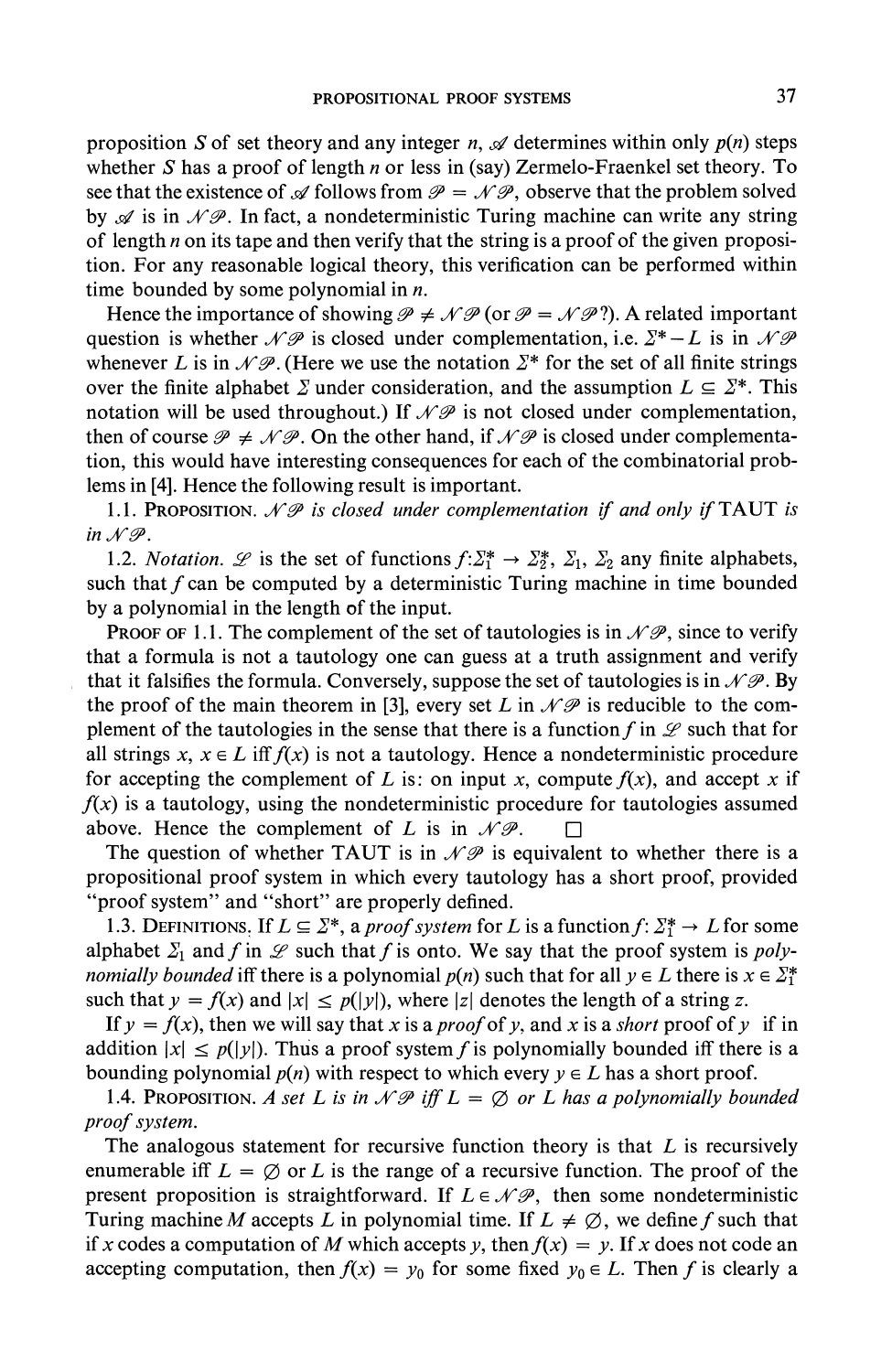**polynomially bounded proof system for L. Conversely, if f is a polynomially bounded proof system for L, then a fast nondeterministic algorithm for accepting**  L is, on input y, guess a short proof x of y and verify  $f(x) = y$ .

Putting Propositions 1.1 and 1.4 together we see that  $\mathcal{N} \mathcal{P}$  is closed under com**plementation if and only if TAUT has a polynomially bounded proof system, in the general sense of Definition 1.3. It is easy to see (and is argued below) that any conventional proof system for tautologies can naturally be made to fit the definition of proof system in 1.3. Although it is doubtful that every general proof system for TAUT is natural, nevertheless this general framework helps explain the motivating question of this paper: Are any conventional propositional proof systems polynomially bounded?** 

**We cannot answer that question directly (except negatively for certain restricted systems: see [1] and [2], and also [8]), but at least we can put different proof systems into equivalence classes such that the answer is the same for equivalent systems. We conjecture that the answer is always no.** 

**1.5. DEFINITION.** If  $f_1: \Sigma_1^* \to L$  and  $f_2: \Sigma_2^* \to L$  are proof systems for L, then  $f_2$ *p***-simulates**  $f_1$  **provided there is a function**  $g: \Sigma_1^* \to \Sigma_2^*$  **such that g is in**  $\mathcal{L}$ **, and**  $f_2(g(x)) = f_1(x)$  for all x.

Thus g translates a proof x of y in the system  $f_1$  into a proof  $g(x)$  of y in  $f_2$ . It is easy to see, using the fact that  $\mathscr L$  is closed under composition, that p-simulation is a **transitive reflexive relation, so that its symmetric closure is an equivalence relation.** 

1.6. PROPOSITION. If a proof system  $f_2$  for L p-simulates a polynomially bounded proof system  $f_1$  for L, then  $f_2$  is also polynomially bounded.

**This is an immediate consequence of the definitions of "proof system" and**  "polynomially bounded", and the fact that every function in  $\mathscr{L}$  is bounded in length by a polynomial in the length of its argument.  $\square$ 

**We close this section by establishing some notation and terminology specific for propositional proof systems which will be used in the rest of this paper. The**  letter  $\kappa$  will always stand for an adequate set of propositional connectives which are **binary, unary, or nullary (have two, one, or zero arguments). Adequate here means**  that every truth function can be expressed by formulas built up from members of  $\kappa$ . **A formula refers to a propositional formula built up in the usual way from atoms**  (propositional variables) and connectives from some set  $\kappa$ , using infix notation. **(We speak of a formula** *over* $\kappa$  **if its connectives are from**  $\kappa$ **.) If**  $A_1, \ldots, A_n, B$  **are** formulas, then we write  $A_1, ..., A_n \models B$  if B is a logical consequence of  $A_1, ..., A_n$ (i.e. every truth assignment satisfying  $A_1, \ldots, A_n$  satisfies  $B$ ). Each of our proposi**tional proof systems will be defined relative to some connective set**  $\kappa$ **, and will be** capable of proving all tautologies over  $\kappa$  by proofs using formulas over  $\kappa$ . A **derivation (from zero or more lines called hypotheses) in such a system is a finite sequence of lines, ending in the line proved. A line is always a formula, except in the case of natural deduction systems (?3). Each line must either be a hypothesis, or follow from earlier lines by a rule of inference. (In case the rule itself has no hypothesis, the rule is an axiom scheme.) If the derivation has no hypothesis, it is called a proof.** 

**Thus to specify a propositional proof system for our purposes, it is only neces**sary to specify  $\kappa$ , the definition of a line, and a finite set of rules of inference. To **make this notion of proof system be an instance of our abstract Definition 1.3, we**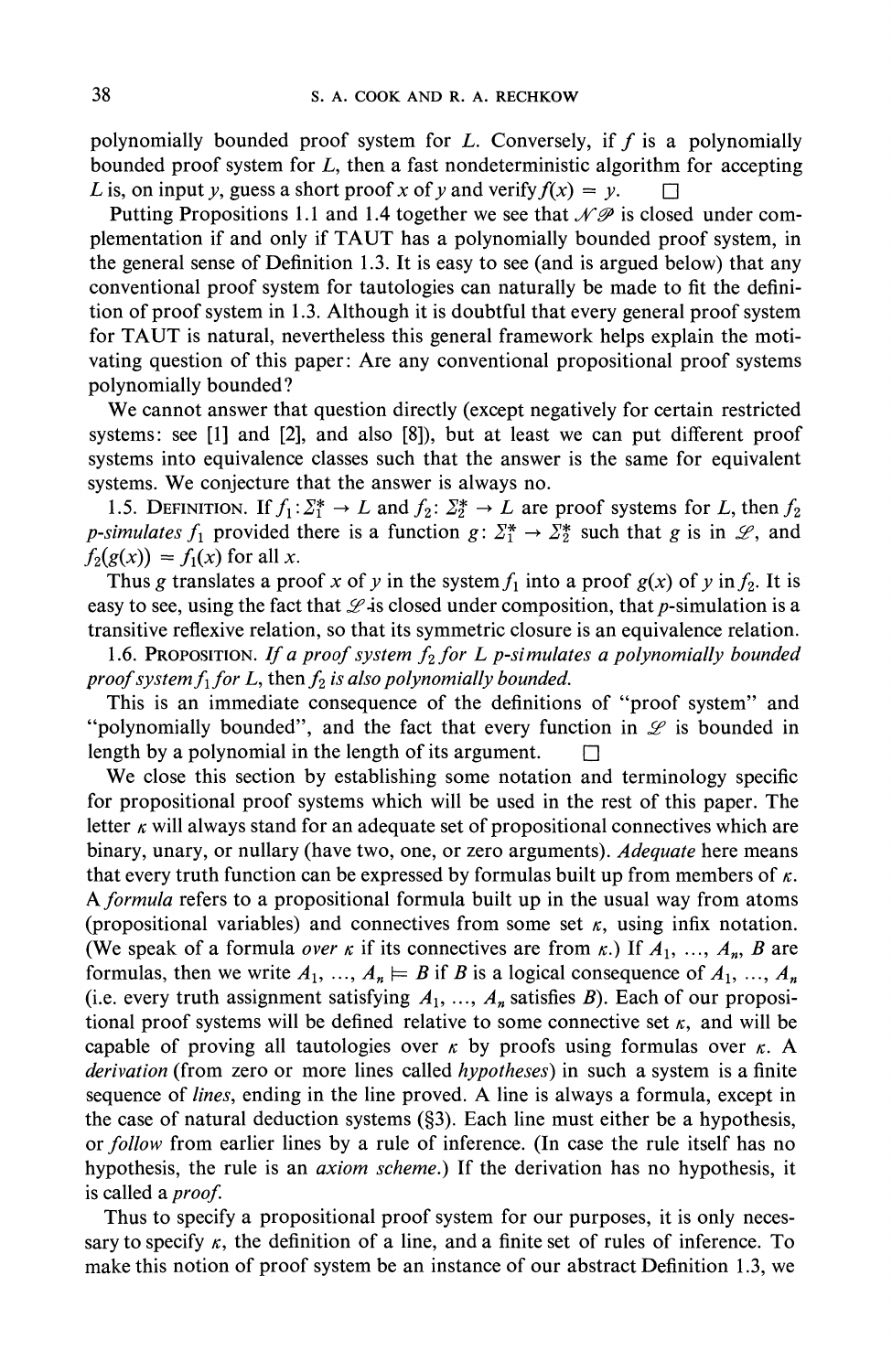**note first of all that formulas can be naturally regarded as strings over a finite alphabet. The only problem is that an atom itself must be regarded as a string (say**  the letter P followed by a string over  $\{0, 1\}$  in order that there be an unlimited supply of atoms. Then a proof  $\pi$  in the propositional system which is, say, a se**quence of formulas, can naturally be regarded as a string over a finite alphabet which includes the comma as a separator symbol, as well as the symbols necessary to specify the formulas. The function f which abstractly specifies the**  system would be given by  $f(\pi) = A$  if  $\pi$  proves A, and  $f(\pi) = A_0$  for some fixed tautology  $A_0$  if  $\pi$  is a string not corresponding to a proof in the system.

The notation  $A_1, ..., A_n \mapsto \mathcal{F}$  B means that  $\pi$  is a derivation of B from hypotheses  $A_1, \ldots, A_n$  in the proof system  $\mathscr{S}$ . (The notation  $\vdash_{\mathscr{S}}$  means that there is some derivation  $\pi$  in the system  $\mathscr{S}$ .) We use the following notation for various length **measures:** 

**l(A) is the number of occurrences of atoms and nullary connectives in a formula (or sequence) A.** 

 $\lambda(\pi)$  is the number of lines in a derivation  $\pi$ .

 $p(\pi) = \max_i I(A_i)$ , if  $\pi$  is  $(A_1, ..., A_n)$ .

 $|\pi|$  or  $|A|$  is the length of  $\pi$  or A as a string.

**?2. Frege systems. In the most usual propositional proof systems the rules of inference are formula schemes, and an instance of the scheme is obtained by applying a substitution to the scheme. We shall call such systems Frege systems, after Frege [6].** 

**Throughout this section we assume that all formulas are over some fixed ade**quate connective set  $\kappa$ . The following terms are defined relative to  $\kappa$ .

2.1. **DEFINITIONS.** If  $D_1, \ldots, D_k$  are formulas and  $P_1, \ldots, P_k$  are distinct atoms, then  $\sigma = (D_1, ..., D_k)/(P_1, ..., P_k)$  is a substitution, and  $\sigma A$  is the formula which **results by simultaneously replacing**  $P_i$  **by**  $D_i$ **,**  $i = 1, ..., k$ **, in formula A. A Frege** rule is a system of formulas  $(C_1, ..., C_n)/D$ , where  $C_1, ..., C_n \models D$ . If  $n = 0$ , the rule is an *axiom scheme*. For any substitution  $\sigma$  we say that  $\sigma D$  follows from  $\sigma C_1, ..., \sigma C_n$  by the rule( $C_1, ..., C_n$ )/D. An *inference system*  $\mathcal F$  is a finite set of Frege rules. The notions of *derivation* and the symbol  $\vdash$  for  $\mathcal F$  are defined as in the end of §1, where now a *line* in a derivation is a formula. By our condition on the defini**tion of Frege rule, it is clear that if**  $A_1, ..., A_n \vdash_{\mathcal{F}} B$  **then**  $A_1, ..., A_n \models B$ **.** 

**2.2. DEFINITIONS.** An inference system  $\mathcal F$  is *implicationally complete* if  $A_1, \ldots, A_n$  $\vdash_{\mathcal{F}} B$  whenever  $A_1, \ldots, A_n \models B$ . A *Frege system* is an implicationally complete in**ference system.** 

**In fact, Frege's original system in [6] does not fit the above definition, because it has axioms instead of axiom schemes, and tacitly includes the substitution rule (see ?5). According to Church [12, p. 158], the idea of axiom schemes used to replace the substitution rule is due to von Neumann [13]. If we modify Frege's system to be a Frege system, the result has connectives**  $\kappa = {\infty, \infty}$ **, and the rule** 

$$
\frac{A, A \supset B}{B}
$$

**and the six axiom schemes** 

 $A \supset (B \supset A),$   $(C \supset (B \supset A)) \supset ((C \supset B) \supset (C \supset A)),$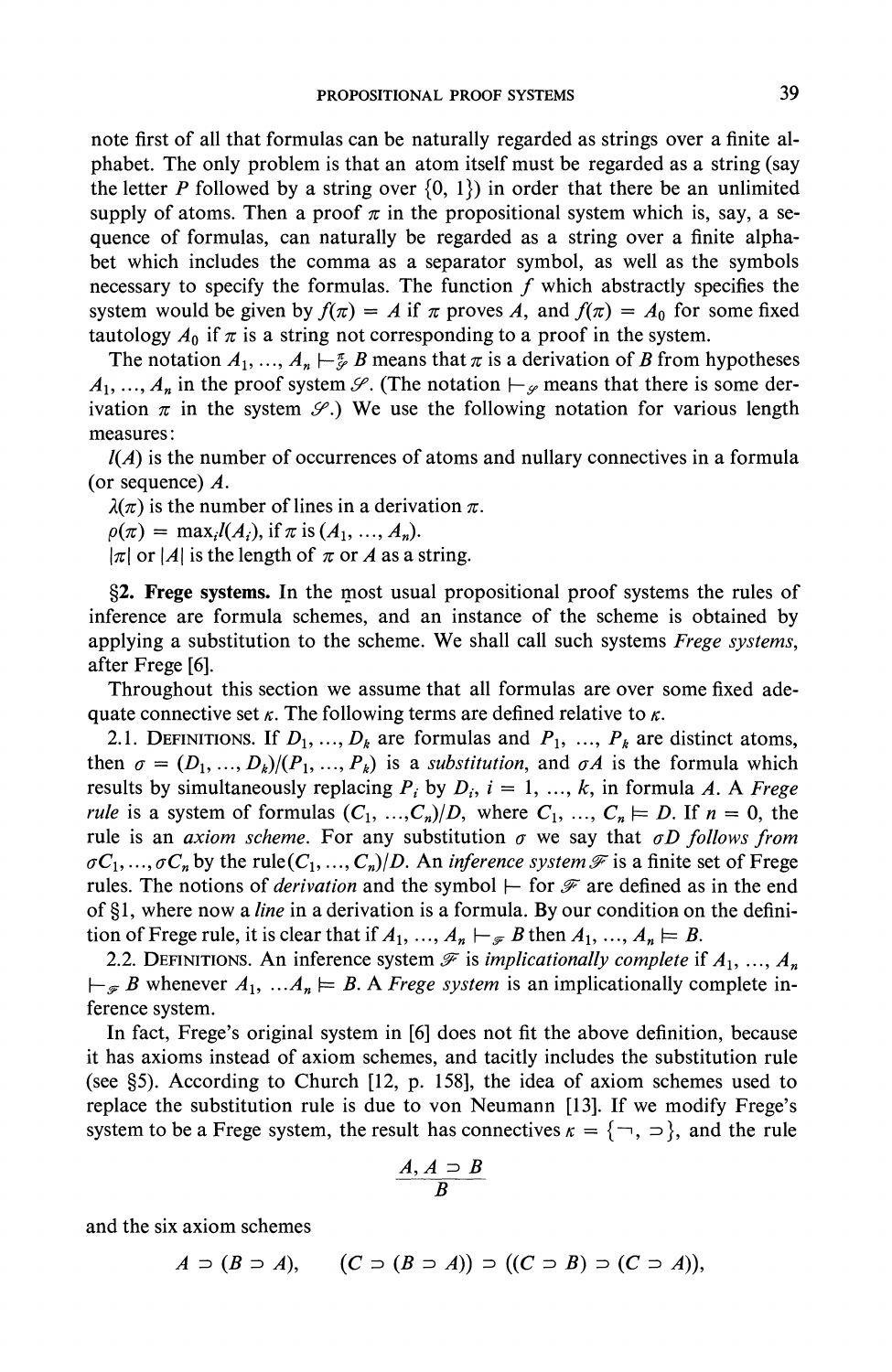$$
(D \supset (B \supset A)) \supset (B \supset (D \supset A)), \quad (B \supset A) \supset (\neg A \supset \neg B).
$$
  

$$
\neg \neg A \supset A, \quad A \supset \neg \neg A.
$$

**2.3. THEOREM.** For any two Frege systems  $\mathcal{F}_1$  and  $\mathcal{F}_2$  over  $\kappa$  there is a function f in  $\mathscr L$  and constant c such that for all formulas  $A_1, \ldots, A_n, B$  and derivations  $\pi$ , if  $A_1, \ldots, A_n \vdash_{\mathcal{F}_1}^{\pi} B$  then  $A_1, \ldots, A_n \vdash_{\mathcal{F}_2}^{f(\pi)} B$ , and  $\lambda(f(\pi)) \leq c\lambda(\pi)$  and  $\rho(f(\pi)) \leq$  $c\rho(\pi)$ . (See the end of §1 for notation.)

**2.4. COROLLARY. Any two Frege systems over K p-simulate each other. Hence one Frege system over**  $\kappa$  **is polynomially bounded iff all Frege systems over**  $\kappa$  **are.** 

**The corollary is an immediate consequence of the theorem and Proposition 1.6. Reckhow [2] proves a generalization of the corollary to cover the case of Frege systems with different connective sets simulating each other, even when some of the connectives have arity greater than two. His proof is much more complicated than our proof of Theorem 2.3 given below, largely because of the difficulty of simulat**ing systems using the connectives  $\equiv$  and  $\equiv$  by systems without these connectives. **Fortunately, Corollary 4.6. below, concerning extended Frege systems, makes Corollary 2.4 and Reckhow's generalization less important than they might appear at first, since extended Frege systems seem to be more natural than Frege systems when measuring proof lengths.** 

The lemma below is used in the proof of Theorem 2.3. (The notation  $\sigma(\pi)$  means  $\sigma A_1, \ldots, \sigma A_k$ , if  $\pi$  is a derivation  $A_1, \ldots, A_k$ .)

**2.5. LEMMA.** If  $\pi$  is a derivation of A from  $B_1, \ldots, B_k$  in a Frege system  $\mathcal{F}$ , then  $q(\pi)$  is a derivation of  $qA$  from  $qB_1, ..., qB_k$  in  $\mathcal{F}$ , for any substitution  $q$ .

The proof is an easy induction on the length of  $\pi$ .  $\Box$ 

To prove Theorem 2.3, assume  $\mathcal{F}_1$  and  $\mathcal{F}_2$  are Frege systems over  $\kappa$ . For each rule  $R = (C_1, ..., C_m)/D$  in  $\mathcal{F}_1$ , let  $\pi_R$  be a derivation of D from  $C_1, ..., C_m$  in  $\mathcal{F}_2$ . Now suppose  $\pi$  is a derivation of **B** from  $A_1, ..., A_n$  in  $\mathcal{F}_1$ , and suppose  $\pi = (B_1, ..., B_k)$ . To construct the  $\mathcal{F}_2$ -derivation  $f(\pi)$  from  $\pi$ , if  $B_i$  follows from earlier  $B_i$ 's by the  $\mathcal{F}_1$ -rule  $R_i$  and substitution  $\sigma_i$ , simply replace  $B_i$  by the derivation  $\sigma_i(\pi_R)$  (with hypotheses deleted). According to Lemma 2.5,  $\sigma_i(\pi_R)$  is a derivation of  $B_i$  from the same earlier  $B_j$ 's. Clearly  $\lambda(f(\pi)) \leq c_1 \lambda(\pi)$ , where  $c_1$  is the number of lines in the longest derivation  $\pi_R$ , as R ranges over the finite set of rules of  $\mathcal{F}_1$ . Finally,  $\rho(f(\pi))$  $\leq c_2\rho(\pi)$ , where  $c_2$  is an upper bound on  $l(A)$  as A ranges over all formulas in all the derivations  $\pi_R$ , **R** a rule of  $\mathcal{F}_1$ .  $\Box$ 

**?3. Natural deduction systems. The purpose of this section is to indicate the sense in which natural deduction systems are equivalent to Frege systems. Rather than presenting a specific natural deduction system, such as one appearing in Prawitz [7], we shall introduce a general definition analogous to our general notion of Frege system. To make the classical proposition system of Prawitz fit our definition, it is necessary to allow Prawitz's notion of proof to be a more general directed acyclic graph, rather than a tree. That is, once a formula is derived from a set of assumptions, we do not require that it be derived again if it is used twice. Alternatively, we could stick to Prawitz's tree proofs, provided that if a formula occurred several times in a proof with the same assumptions, it be counted only once in measuring the length of the proof. In fact, we shall present our natural**  deduction proofs as sequences of lines, and each line will have the form  $A_1, \ldots, A_n$  $\rightarrow$  **A**, where  $A_1$ ,  $\ldots A_n$  are assumptions which imply A. Thus our proofs require re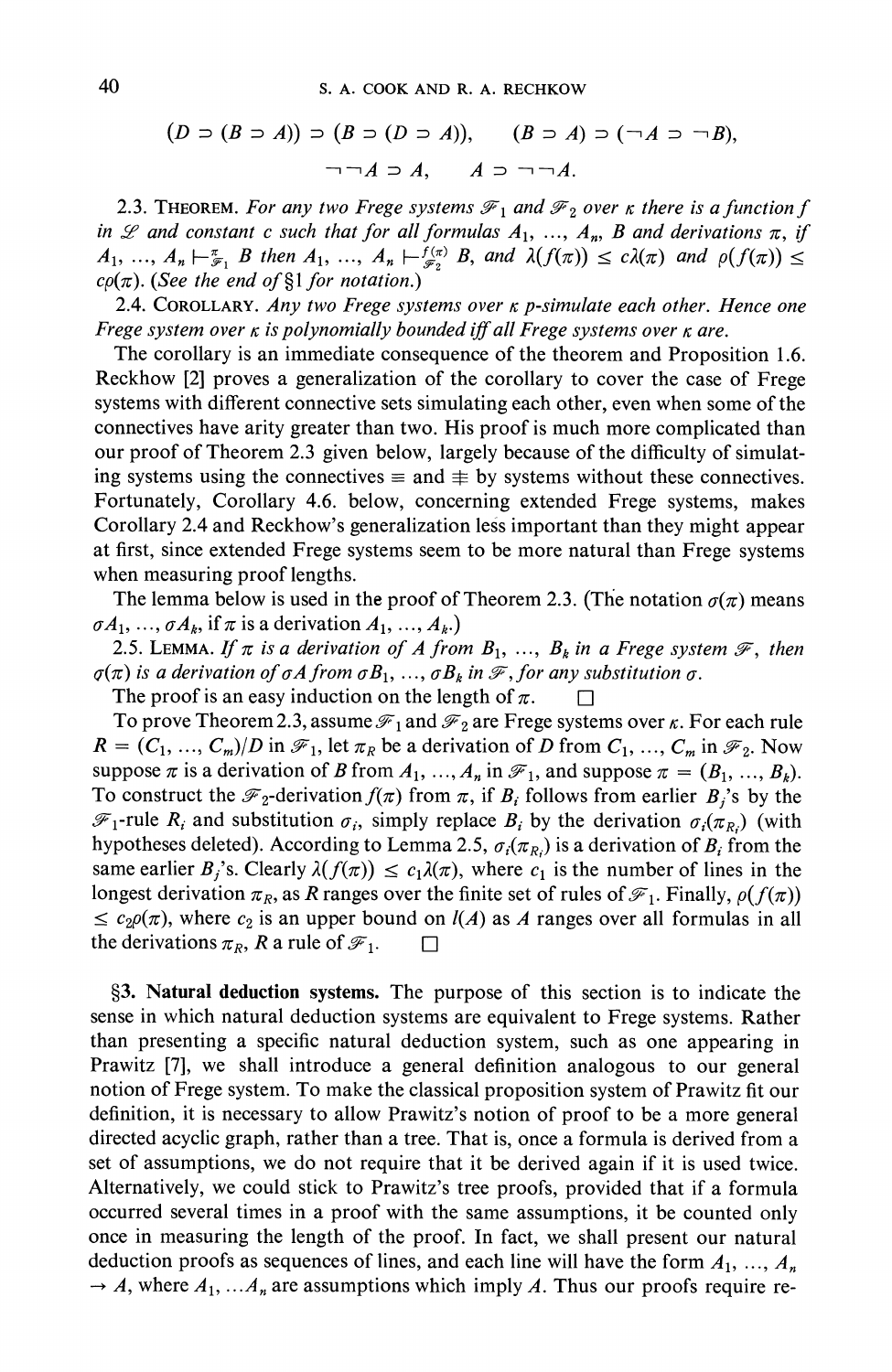**peating the assumptions for a formula with each step, which makes them a little longer and harder to write down, but easier to analyze. For convenience, we allow**  only the right-most formula  $A<sub>n</sub>$  to be discharged. Reckhow [2] gives a more general **treatment of natural deduction systems, as well as Gentzen's sequent systems.** 

**Part of the appeal of a natural deduction system is that it allows the "deduction theorem" to be used as a rule. According to the deduction theorem, from a deriva**tion  $\pi$  in a Frege system  $\mathcal F$  showing  $A_1, \ldots, A_m \vdash B$  we can construct a derivation  $\pi'$  in  $\mathcal F$  showing  $A_1, ..., A_{m-1} \vdash A_m \supset B$ . The trouble is that  $\pi'$  may be twice as long as  $\pi$ , so that if a natural deduction derivation has *m* nested uses of this deduc**tion rule and they are eliminated sequentially to obtain a Frege derivation, the result might be longer by a factor of 2m than the original derivation. Fortunately,**  they can be eliminated simultaneously, as shown by the construction  $\text{fr}(\mathcal{N})$  below. The following definitions are relative to a given adequate connective set  $\kappa$ .

**3.1.** *Notation.* Even if  $\neg$  or  $\vee$  is not in  $\kappa$ , formulas  $N(P)$  and  $O(P, Q)$  over  $\kappa$  can always be found such that  $N(P)$  and  $O(P, Q)$  are equivalent to  $\neg P$  and  $P \lor Q$ , respectively, and such that P and Q each has at most one occurrence in each of  $N(P)$ and  $O(P, Q)$ . A fixed "dummy" atom  $P_0$  may occur several times, however. For **example, if**  $\kappa$  is  $\{\pm, \pm\}$  then  $N(P)$  could be  $(P \pm (P_0 \pm P_0))$  and  $O(P, Q)$  could be  $((P \not\equiv (P_0 \supset P_0)) \supset Q)$ . (See §5. 3.1.1 of [2] for an argument showing how this can be done in general.) Thus we will take  $\neg A$  or  $A \lor B$  to mean  $N(A)$  or  $O(A, B)$ , **respectively, if**  $\neg$  or  $\vee$  is not in  $\kappa$ . We use  $\vee$  ( $A_1, ..., A_m$ ) to stand for  $(\cdots(A_1 \vee A_2))$  $\cdots \vee A_m$ ) (association to the left), and  $\bigvee'(A_1, \ldots, A_m)$  to stand for  $(A_1 \vee \cdots$  $(A_{m-1} \vee A_m) \cdots$  (association to the right).

**3.2. DEFINITIONS.** A naturnal deduction line (or just line) is a pair  $\Gamma \rightarrow A$ , where  $\Gamma$  is any finite sequence of formulas, and  $\Lambda$  is a formula. If  $\Gamma$  is empty, the line is written simply  $\rightarrow$  A. Associated with a line  $L = (A_1, ..., A_m) \rightarrow A$  are two equiva**lent formulas**  $L^* = \bigvee (\neg A_1, ..., \neg A_m, A)$  and  $L^* = \bigvee' (\neg A_1, ..., \neg A_m, A)$ . (If  $m =$ 0, the  $L^* = L^* = A$ .) The line L takes on the same truth value under a truth assignment as formulas  $L^*$  and  $L^*$ , so that the concepts of validity, logical consequence, etc. are well defined for lines. If  $\Delta$  is a sequence  $B_1, \ldots, B_n$  of formulas and  $L$  is the line  $(A_1, ..., A_m) \rightarrow A$ , then  $\Delta L$  is the line  $(B_1, ..., B_n, A_1, ..., A_m) \rightarrow A$ . If  $\Lambda$  is a set of lines, L is a line,  $\Delta$  is a sequence of formulas, and  $\sigma$  is a substitution, then  $\Lambda$  $\vdash$  L implies that  $\Delta \sigma(\Lambda) \models \Delta \sigma(L)$ , where the operations  $\Lambda$  and  $\sigma$  are extended to sets of lines in the natural way. If  $\Lambda$  is a finite set of lines and  $\Lambda$  is a line such that  $A \models L$ , then the system  $R = A/L$  is a natural deduction rule. Line L' follows from A' by rule R provided for some substitution  $\sigma$  and sequence  $\Delta$ ,  $A' = \Delta \sigma(A)$ , and  $L' = \Delta \sigma(L)$ . A natural deduction system is a finite set of natural deduction rules **which is implicationally complete (implicationally complete being defined in a manner analogous to that for Frege systems). A formula A is represented in a natural deduction system**  $\mathcal{N}$  **by the line**  $\rightarrow$  **A. This convention allows us to speak** of proofs of formulas and derivations of a formula from formulas in  $\mathcal{N}$ , and thus write for example  $A_1, \ldots, A_n \mapsto K^n$  B instead of  $\rightarrow A_1, \ldots, \rightarrow A_n \mapsto K^n$ 

If  $L = (A_1, ..., A_k) \rightarrow A$  is a line, then  $l(L) = l(A_1) + \cdots + l(A_k) + l(A)$ . If  $\pi$  is a derivation, then  $\lambda(\pi)$  is the number of lines in  $\pi$ , and  $\rho(\pi)$  is the maximum of  $l(L)$ , for all  $L$  in  $\pi$ .

**An example of a natural deduction rule, which embodies the deduction theorem,**  is  $R_1 = (P \rightarrow Q)/(\rightarrow \neg P \lor Q)$ . This rule together with its converse  $R_2 =$  $(\rightarrow \neg P \lor Q)/(P \rightarrow Q)$  can turn any Frege system  $\mathcal{F}$  into a natural deduction sytem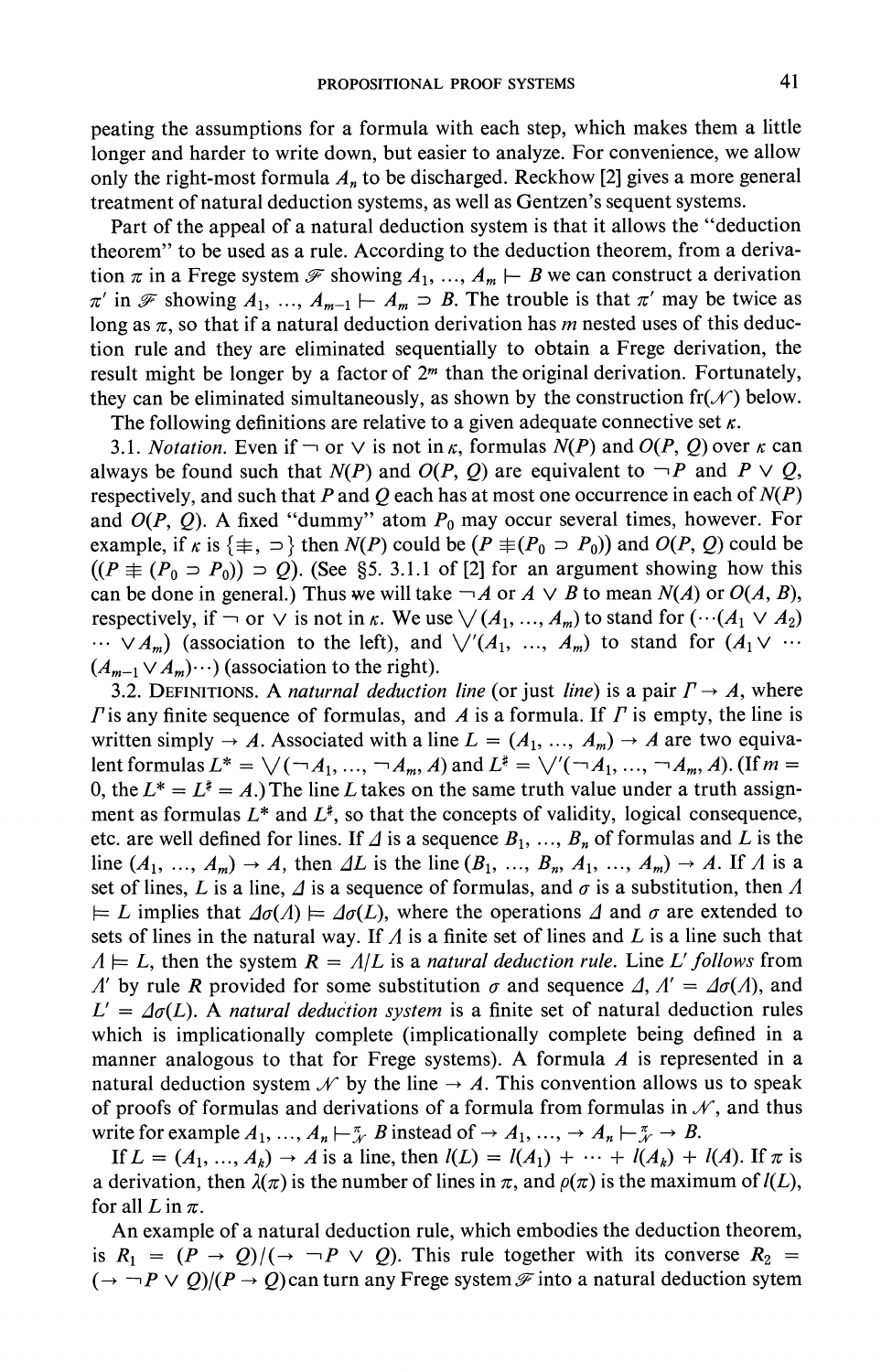$\text{nd}(\mathcal{F})$ , provided we reinterpret every rule  $R = (C_1, \ldots, C_n)/D$  of the Frege system to be  $R' = (\rightarrow C_1, ..., \rightarrow C_n)/\rightarrow D$ . In fact, if  $A \models L$ , then to deduce L from A in  $\text{nd}(\mathcal{F})$ , we first observe that every hypothesis M in  $\Lambda$  can be changed to  $\to M^*$ by repeated use of the rule  $R_1$ . By the implicational completeness of  $\mathcal{F}$ , we can derive  $\rightarrow L^*$  in nd( $\mathcal{F}$ ) from these lines  $\rightarrow M^*$ . Now L can be derived from  $\rightarrow L^*$ by repeated use of the rule  $R_2$ .

Notice that every derivation in  $\mathcal{F}$ , of say B from  $A_1, ..., A_n$ , can be turned into a derivation of B from  $A_1, ..., A_n$  in  $nd(\mathcal{F})$  simply by adding the symbol  $\rightarrow$  to the **left of every formula in the derivation.** 

Conversely, every natural deduction system  $\mathcal{N}$  can be turned into a Frege system fr( $\mathcal{N}$ ), where the rules of fr( $\mathcal{N}$ ) consist of the two rules R' and R'' for every rule R of N. To explain R' and R'' we need to recall the notation  $M^*$  for  $\vee (\neg A_1, \neg A_2)$  $\ldots$ ,  $\neg A_m$ , *A*) and introduce the notation(*PM*)<sup>\*</sup> for  $\sqrt{(P, \neg A_1, \ldots, \neg A_m, A)}$ , where M is a line  $(A_1, ..., A_m) \rightarrow A$  and P is an atom. If  $R = A/L$ , then  $R' = A^*/L^*$  and  $R'' = (P\Lambda)^*/(PL)^*$ , where P is some atom not occurring in  $\Lambda$  or L, and we have **extended the \* notation to sets A of lines in the obvious manner. It is easy to see**  that the rules  $R'$  and  $R''$  are sound if  $R$  is sound.

Now if  $\pi = L_1, ..., L_n$  is any derivation in N, then we claim that  $\pi^* = L_1^*, ...,$  $L_n^*$  is a derivation in fr( $\mathcal N$ ). For suppose  $L_i$  follows from earlier  $L_j$ 's by the the rule  $R = \Lambda/L$  in N. Then for some substitution  $\sigma$  and sequence  $\Lambda$ ,  $L_i$  is  $\Delta\sigma(L)$  and the earlier  $L_i$ 's comprise the set  $\Delta \sigma(\Lambda)$ . If  $\Delta$  is empty, the  $L_i^*$  follows from earlier  $L_i^*$ 's by the Frege rule  $R' = \Lambda^*/L^*$  by  $\sigma$ , since for any line  $M$ ,  $(\sigma(M))^* = \sigma(M^*)$ . If  $\Delta$  is not empty, then  $L_i^*$  follows from earlier  $L_i^*$ 's by the Frege rule  $R'' =$  $(P\Lambda)^*/(PL)^*$  and substitution  $\sigma'$ , where  $\sigma'$  is the substitution obtained by simul**taneously applying the substitution**  $\sigma$  **and**  $\sqrt{(-A_1, ..., -A_k)/P}$ **, where**  $\Delta$  **is**  $(A_1,$  $\ldots$ ,  $A_k$ ). We need the fact that for any line M with no occurrence of P,  $\sigma'((PM)^*)$  =  $(\varDelta \sigma(M))^*$ .

Thus  $\pi^*$  is a derivation in fr( $\mathcal N$ ) for every derivation  $\pi$  in  $\mathcal N$ . Notice that since  $(\rightarrow A)^* = A$ , if  $\pi$  is a derivation in  $\mathcal N$  of B from  $A_1, \ldots, A_l$ , then  $\pi^*$  is a derivation in fr(N) of B from  $A_1, ..., A_k$ . Further, notice that  $\lambda(\pi^*) = \lambda(\pi)$  and  $\rho(\pi^*) \leq c\rho(\pi)$ , where the constant  $c$  depends only on the underlying connective set  $\kappa$ .

**Although the constructions above allow us to translate back and forth between Frege and natural deduction systems, the following result still needs a separate**  proof.

**3.3. THEOREM.** Given natural deduction systems  $\mathcal{N}_1$  and  $\mathcal{N}_2$  over  $\kappa$  there is a function  $f$  in  $\mathscr L$  and a constant  $c$  such that for all lines  $L_1, ..., L_n$ ,  $L$  and derivations  $\pi$ , if  $L_1, ..., L_n \vdash_{\mathcal{N}_1}^{\pi} L$ , then  $L_1, ..., L_n \vdash_{\mathcal{N}_2}^{f(\pi)} L$ , and  $\lambda(f(\pi)) \leq c\lambda(\pi)$  and  $\rho(f(\pi)) \leq$  $c\rho(\pi)$ .

**The proof is very similar to the proof of Theorem 2.3. Lemma 2.5 is replaced by**  the statement that if  $\pi$  is a derivation in  $\mathcal{N}$  of line M from lines  $M_1, \ldots, M_k$ , then  $\Delta \sigma(\pi)$  is a derivation of  $\Delta \sigma(M)$  from  $\Delta \sigma(M_1), \ldots, \Delta \sigma(M_k)$ .  $\square$ 

**3.4. COROLLARY. Let K be any adequate set of connectives. All Frege and natural deduction systems over X p-simulate all other Frege and natural deduction systems**  *over* $\kappa$ **. Hence one such system over**  $\kappa$  **is polynomially bounded if and if all such systems over X are polynomially bounded.** 

**The corollary follows immediately from Theorems 2.3 and 3.3, together with the**  constructions  $nd(\mathcal{F})$  and  $fr(\mathcal{N})$  given above.  $\Box$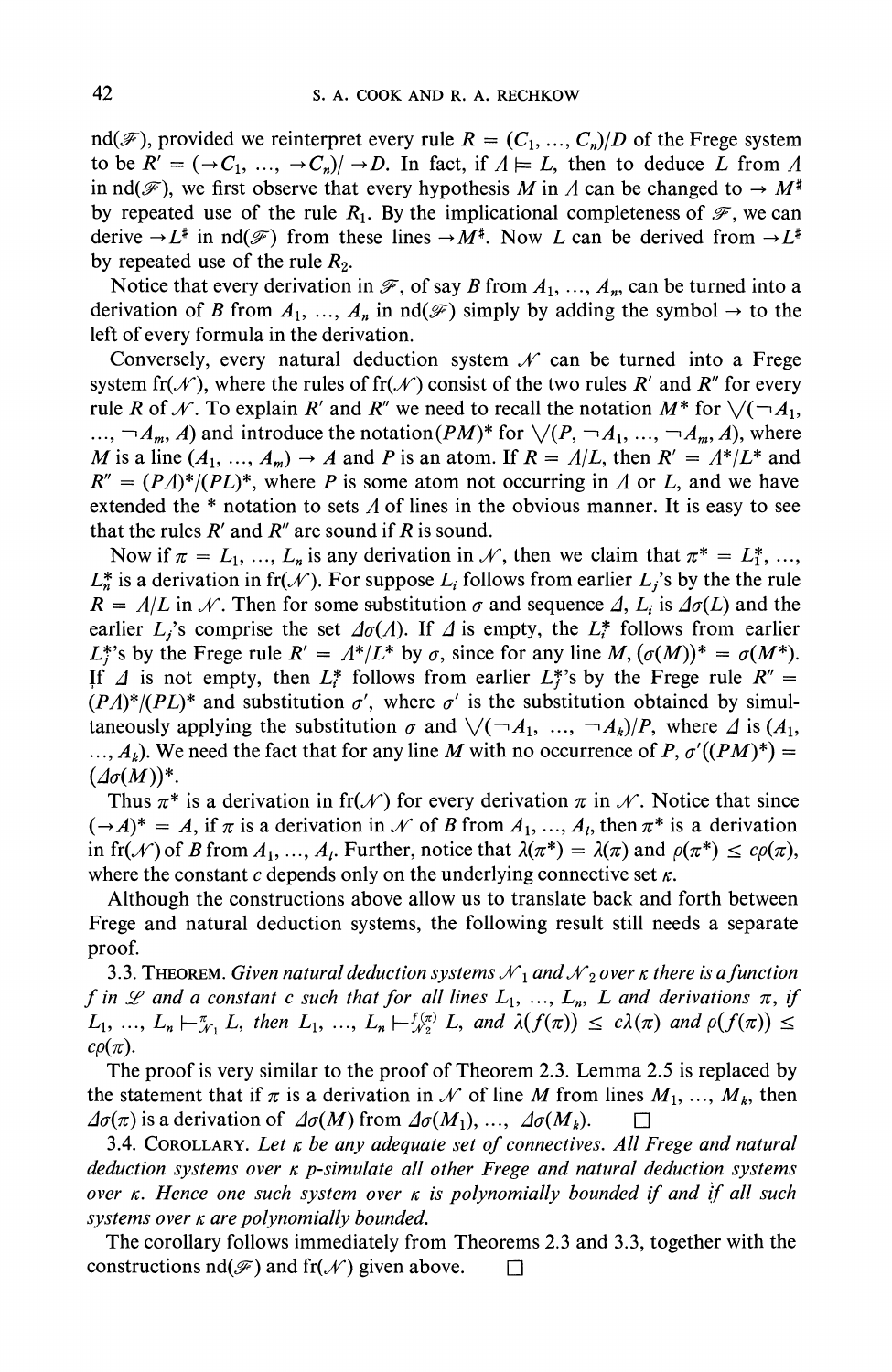**Reckhow** [2] treats a kind of natural deduction system in which  $\Gamma$  in a line  $\Gamma \rightarrow$ **A is regarded as a set of formulas rather than a sequence of formulas. Such a system might allow for shorter proofs, since in effect there are implicit rules which**  allow  $\Gamma$  to be reordered. In [2] it is shown that the above corollary holds for this **system, and that the second part holds even when the systems have different connective sets.** 

**The corollary also holds for Gentzen systems with cut, provided a Gentzen proof is considered to be a sequence of sequents, so that a given occurrence of a sequent can be used more than once in a proof, as opposed to the more usual definition that a Gentzen proof is a tree of sequents. When a Gentzen proof is defined to be a tree, an exponential lower bound for the number of sequents in a minimum cutfree proof of a formula follows from an unpublished result of Statman. More recently, Cook and Rackoff have an unpublished result showing an exponential lower bound for Gentzen proofs considered as sequences, provided both the cut and thinning rules are disallowed.** 

**?4. Extended Frege systems. The previous sections have indicated that certain standard proof systems for the propositional calculus are about equally powerful. We now look for natural extensions of these systems which might be more powerful, in the sense that they yield shorter proofs. To motivate this search, we try to use Frege systems to simulate an informal proof of the "pigeon-hole principle".** 

**One statement of the pigeon-hole principle is that no injective function maps**   $\{1, 2, ..., n\}$  to  $\{1, 2, ..., n - 1\}$ ,  $n \ge 2$ . For each value of *n*, this statement may be formalized in the propositional calculus as follows. Let  $P_{ij}$ ,  $1 \le i \le n$ ,  $1 \le j \le k$  $n - 1$ , be a set of atoms, whose intended meaning is "*i* is mapped to *j*". Let  $\mathcal{S}_n$  be the set (or sometimes the conjunction of the formulas in the set)  $\{P_{i1} \vee \cdots \vee P_{i,n-1}\}\$  $1 \leq i \leq n$   $\cup$   $\{\neg P_{ik} \vee \neg P_{jk} | 1 \leq i < j \leq n, 1 \leq k \leq n-1\}$ . If a truth assign**ment were given for which each formula in**  $\mathcal{S}_n$  **is true then one could define a** function *f* which by the first set of disjunctions is from  $\{1, 2, \ldots, n\}$  to  $\{1, 2, \ldots,$  $n - 1$  and which by the second set is injective. Thus the formula  $A_n = \neg \mathcal{S}_n$  is a **tautology.** 

An informal proof of the pigeon-hole principle proceeds by induction on *n*. It is obvious for  $n = 2$ . In general, if  $f: \{1, ..., n\} \rightarrow \{1, ..., n-1\}$ , then let  $f'$ :  $\{1, ..., n-1\} \rightarrow \{1, ..., n-2\}$  be defined by  $f'(i) = f(i)$  if  $f(i) \neq n-1$ ; otherwise  $f'(i) = f(n)$ . If f is injective, it is easy to see that f' is also, contradicting the **induction hypothesis.** 

To mimic this proof in a Frege system, we try to deduce  $\mathscr{S}_{n-1}$  from  $\mathscr{S}_n$ . For each *i, j,* we introduce a formula  $B_{ij}$  which means  $f'(i) = j$ .  $B_{ij} = P_{ij} \vee (P_{i,n-1} \&$  $P_{nj}$ ,  $1 \le i \le n-1, 1 \le j \le n-2$ . Let  $\sigma_{n-1}$  be the substitution  $B_{ij}/P_{ij}$   $(1 \le i \le n-1)$  $n - 1$ ,  $1 \le j \le n - 2$ ). The argument that f injective implies f' injective shows  $\mathscr{S}_n \models \sigma_{n-1}(\mathscr{S}_{n-1})$ . By completeness,  $\mathscr{S}_n \models \sigma_{n-1}(\mathscr{S}_{n-1})$ . Similarly,  $\mathscr{S}_{n-1} \models$  $\sigma_{n-2}(\mathcal{S}_{n-2})$ , so by Lemma 2.5, there is a derivation of the same number of lines showing  $\sigma_{n-1}(\mathcal{S}_{n-1}) \leftarrow \sigma_{n-1} \sigma_{n-2}(\mathcal{S}_{n-2})$ , so  $\mathcal{S}_{n} \leftarrow \sigma_{n-1} \sigma_{n-2}(\mathcal{S}_{n-2})$ . Proceeding this **way, we finally obtain a derivation showing**  $\mathscr{S}_n \vdash \sigma_{n-1} \cdots \sigma_2(\mathscr{S}_2)$ **. But**  $\mathscr{S}_2$  **is**  ${P_{11}, P_{21}, \neg P_{11} \lor \neg P_{21}}$ , from which a contradiction is easily derived, so by the **deduction theorem,**  $\vdash \neg \mathcal{S}_n$ ; **i. e.**  $\vdash A_n$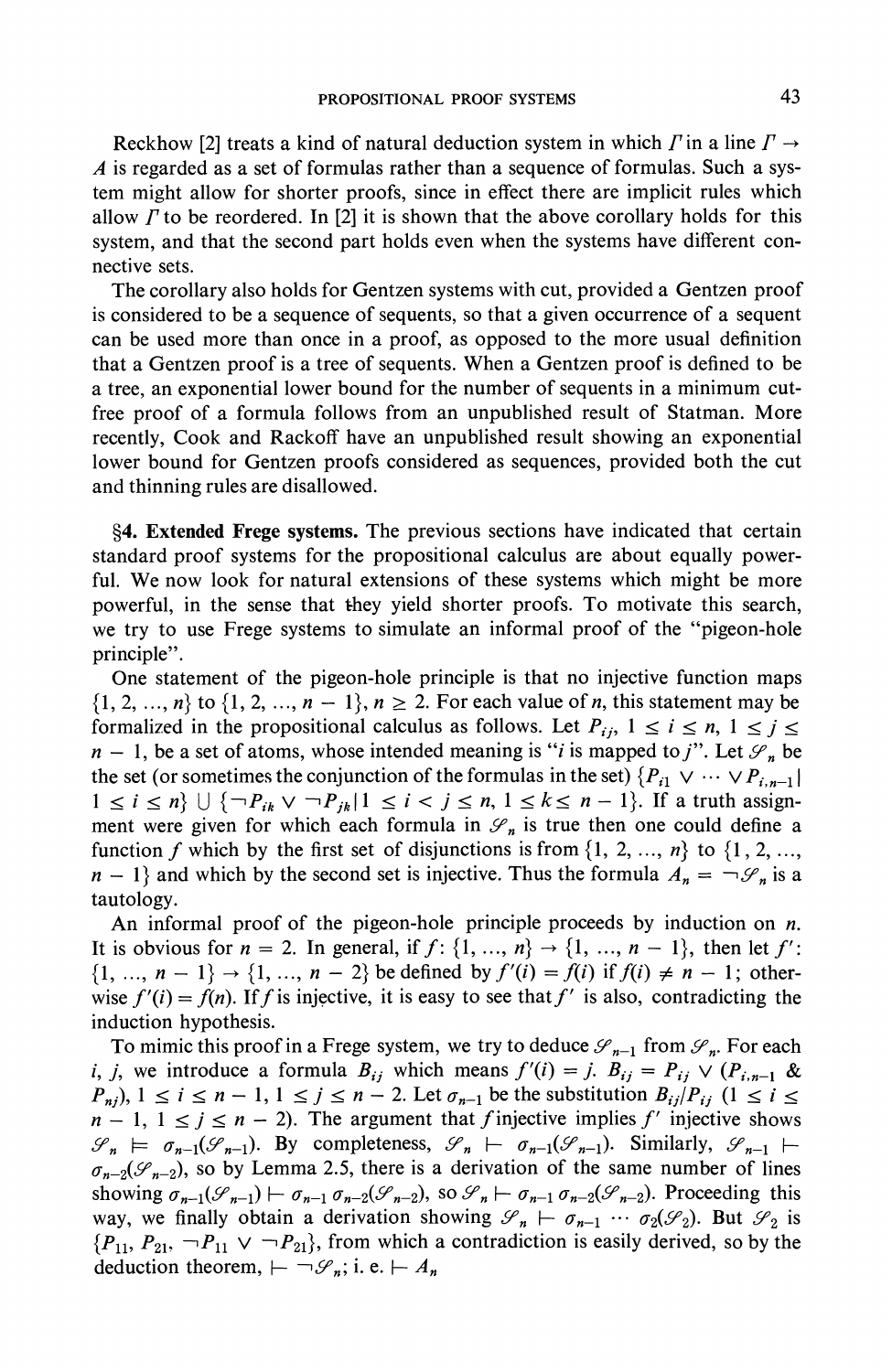**It is not hard to see that by choosing the rules of our Frege system conveniently,**  the derivation of  $\sigma_{n-1}(\mathcal{S}_{n-1})$  from  $\mathcal{S}_n$  has  $O(n^3)$  lines. Hence the entire proof of  $A_n$  has  $O(n^4) = O(N^{4/3})$  lines, where N is  $|A_n|$ . On the other hand, each application of a substitution  $\sigma_i$  triples the length of a formula, so the longest formulas in the **proof of An grow exponentially in n.** 

**A simple device to reduce the formula length in the above proof is to introduce**  new atoms which abbreviate the formulas  $B_{ij}$ . Thus the atom  $Q_{ij}^1$  has a defining **formula**  $Q_{ij}^1 \equiv (P_{ij} \vee (P_{i,n-1} \& P_{nj})), 1 \le i \le n-1, 1 \le j \le n-2.$  From these defining formulas and the formulas  $\mathscr{S}_n$ , the formulas  $\tau_{n-1}(\mathscr{S}_{n-1})$  are easily derived, where  $\tau_{n-1}$  is the substitution  $Q_{ij}^1/P_{ij}$  ( $1 \le i \le n-1, 1 \le j \le n-2$ ). In general, **a** new atom  $Q_{ij}^{k+1}$  is introduced for  $\sigma_{n-1} \cdots \sigma_{n-k}(B_{ij})$  with defining formula  $Q_{ij}^{k+1} \equiv$  $(Q_{ij}^k \vee (Q_{i,n-k-1}^k \& Q_{n-k,j}^k))$ , and the formulas  $\tau_{n-k-1}(\mathscr{S}_{n-k-1})$  are easily derived **from these defining formulas and the formulas**  $\tau_{n-k}(\mathscr{S}_{n-k})$  **where**  $\tau_{n-k}$  **is the substitution**  $Q_{ij}^k/P_{ij}$   $(1 \le i \le n-k, 1 \le j \le n-k-1)$ . In this way, a contradiction is derived from  $\mathcal{S}_n$  in  $O(n^4)$  lines, where now each formula has length only  $O(n)$ . Hence  $A_n$  has a proof of length  $O(n^5)$  in this framework. This kind of proof system **can be formalized as follows:** 

**4.1. DEFINITION.** An *extended Frege system* over a connective set  $\kappa$  is a proof sys**tem which consists of a Frege system**  $\mathcal F$  **over**  $\kappa$  **together with the** *extension rule* which allows formulas of the form  $P = A$  to be added to a derivation, where A is any formula over  $\kappa$ , and P is any "new" atom. (P must not occur in A, in any lines preceding  $P = A$ , or in any hypotheses to the derivation. P can occur in later lines, but not in the last line.) We say P is a *defined* atom and  $P \equiv A$  is its *defining formula.* **If**  $\equiv$  **is not in**  $\kappa$ **, we choose some short formula**  $P \sim Q$  **over**  $\kappa$  **which is** equivalent to  $P = Q$ , and let  $P \sim A$  be the defining formula for P. The extended Frege system based on  $\mathcal F$  is denoted by  $e\mathcal F$ .

**(The extension rule was first suggested by Tseitin [8], in the context of resolution proofs.)** 

**4.2. PROPOSITION(SOUNDNESS OF**  $e\mathcal{F}$ **).** If  $A_1, ..., A_n \vdash_{e\mathcal{F}} B$ , then  $A_1, ..., A_n \models B$ .

**PROOF.** Let  $\tau$  be any truth assignment to the atoms of  $A_1$ , ...,  $A_n$  and B which satisfies  $A_1$ , ...,  $A_n$ . Then  $\tau$  can be extended to make each line in the derivation true. In particular, if  $P = A$  is a defining formula, then P has not occurred earlier in the derivation, so we are free to extend  $\tau$  so  $\tau(P) = \tau(A)$ . Hence  $\tau(B)$  is true, since B is the last line of the derivation.  $\Box$ 

**Although the extension rule apparently allows the lengths of formulas in a derivation to be greatly reduced, the following result shows the number of lines in a proof cannot be much reduced.** 

**4.3. Proposition.** If  $\pi$  is a derivation of B from  $A_1, \ldots, A_n$  in e $\mathcal{F}$ , then there is a derivation  $\pi'$  of B from  $A_1, ..., A_n$  in  $\mathcal{F}$  with  $\lambda(\pi') \leq \lambda(\pi) + cm$  where c depends only on  $\mathcal{F}$ , and m is the number of defining formulas in  $\pi$ .

**PROOF.** Suppose  $P_i \sim C_i$ ,  $1 \le i \le m$ , are the defining formulas in  $\pi$  (given in the order in which they occur in  $\pi$ ). Then  $\pi$  is a derivation in  $\mathscr F$  of B from  $A_1, \ldots, A_n, P_1 \sim C_1, \ldots, P_m \sim C_m$ . Now let  $\sigma$  be the composed substitution

$$
\frac{C_m}{P_m} \circ \frac{C_{m-1}}{P_{m-1}} \circ \cdots \circ \frac{C_1}{P_1}.
$$

By Lemma 2.5,  $\sigma(\pi)$  is a derivation of  $\sigma B$  from  $\sigma A_1$ , ...,  $\sigma A_n$ ,  $\sigma(P_1 \sim C_1)$ , ...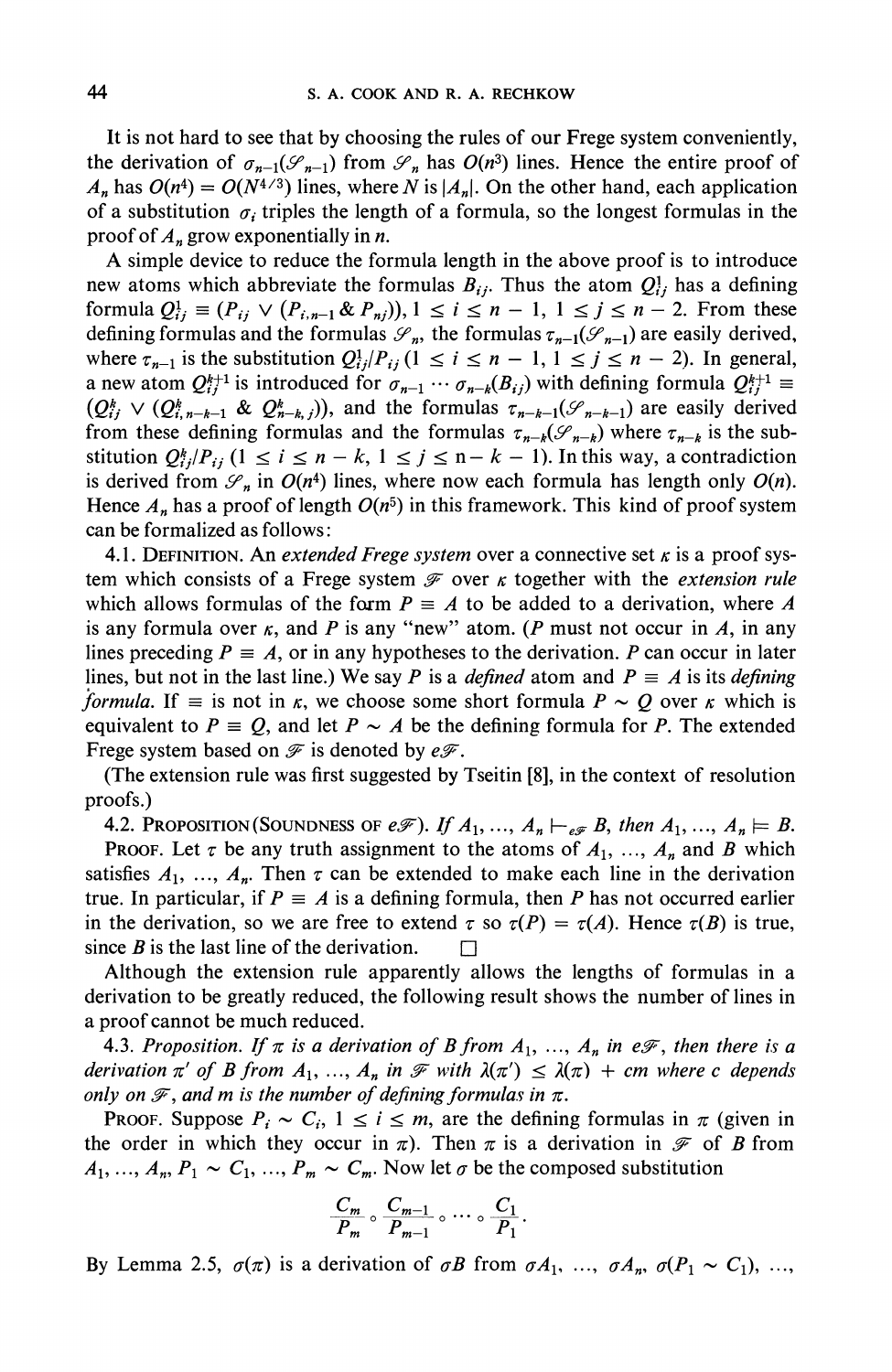$\sigma(P_m \sim C_m)$ . By the restrictions on the defined atoms  $P_i$ ,  $\sigma(\pi)$  is a derivation in  $\mathcal F$  of B from  $A_1, ..., A_n$ ,  $\sigma C_1 \sim \sigma C_1, ..., \sigma C_m \sim \sigma C_m$ . But  $Q \sim Q$  has some fixed proof in **F** of some number of lines (say c lines), so by Lemma 2.5, each  $\sigma C_i \sim \sigma C_i$ has a proof in  $\mathcal F$  of c lines. Also  $\lambda(\sigma(\pi)) = \lambda(\pi)$ . Hence we construct  $\pi'$  from  $\sigma(\pi)$  together with these *m* proofs, and the proposition follows.

Of course the formulas of  $\pi'$  can grow exponentially in m, even if the formulas of  $\pi$  are short, as shown by the pigeon-hole example at the beginning of this sec**tion.** 

**We mentioned that Reckhow [2] strengthened Theorem 2.3 to cover the case of different connective sets, but the proof was complicated by the difficulties of find**ing a short translation for a formula containing  $\equiv$  into one containing, say, just  $\&$ ,  $\vee$ , and  $\neg$ . In the case of extended Frege systems, this difficulty can be circum**vented. Theorem 4.5 below states that if the number of lines in the shortest proof of a tautology A** is bounded by some function  $L(l(A))$  in some extended Frege system, **then essentially the same is true of any extended Frege system over any connective set, and furthermore the lengths of the formulas in a proof need not be much longer than the formula proved. (The latter is in sharp contrast to the apparent situation for Frege proofs without extension.)** 

**4.5. THEOREM.** Suppose  $e\mathcal{F}$  and  $e\mathcal{F}'$  are extended Frege systems over  $\kappa$  and  $\kappa'$ , respectively, and suppose  $L(n) \geq n$  is a natural number function such that every tautology **A** over **k** has a proof  $\pi$  in e $\mathcal{F}$  with  $\lambda(\pi) \le L(l(A))$ . Then every tautology A' over *K'* **has a proof**  $\pi'$  **in e** $\mathcal{F}'$  **such that**  $\lambda(\pi') \le cL(cl(A'))$  **and**  $\rho(\pi') \le cl(A')$ **, where the** *constant c depends only on* $\mathcal F$ *and* $\mathcal F'$ *.* 

**4.6. THEOREM (STATMAN)<sup>1</sup>. For any extended Frege system**  $e\mathcal{F}$  **and tautology A, if**  $\pi$  is a proof of A in e $\mathcal{F}$ , then there is a proof  $\pi'$  of A in e $\mathcal{F}$  such that  $\lambda(\pi') \leq$  $c(\lambda(\pi) + l(A))$  and  $p(\pi') \leq c l(A)$ , where the constant c depends only on  $\mathcal{F}$ .

**4.7. COROLLARY (TO THEOREM 4.5). A given extended Frege system is polynomially bounded if and only if all extended Frege systems over all connective sets are polynomially bounded. Also, an extended Frege system e** $\mathcal{F}$  **is polynomially bounded if** and only if there is a polynomial bound on the number of lines in proofs in  $e\mathscr{F}$ . Hence, if  $\mathscr{P} \neq \mathscr{N} \mathscr{P}$ , then there is no polynomial bound on the number of lines in proofs in extended Frege systems, Frege systems, or (by §3) natural deduction systems.

**Propositions 4.5, 4.6, and 4.7 are evidence that the extended Frege systems are a very natural class of proof system. Further evidence is provided by results in [11], which show that extended Frege system proofs can simulate the proof of any theorem of a certain number theory system PV. ("Simulate" here means something similar to the way in which extended Frege proofs simulate the proof of the pigeon hole principle in the example given at the beginning of this section.) The same paper [11] shows that extended Frege systems are the most efficient systems whose soundness is provable in PV.** 

**The remainder of this section is devoted to proving Theorems 4.5 and 4.6. Let us** 

<sup>&</sup>lt;sup>1</sup>After proving a version of Theorem 4.5 without the bound on  $\rho(\pi')$  in course notes [9], the **first author received an earlier version of Statman [10] and realized the proof in the notes could be strengthened to yield the present Theorems 4.5 and 4.6. Statman's theorem in [10] has a more**  general setting than 4.6, but a weaker bound on  $\lambda(\pi')$ . The authors wish to thank Martin Dowd for **helpful discussions concerning Theorem 4.6.**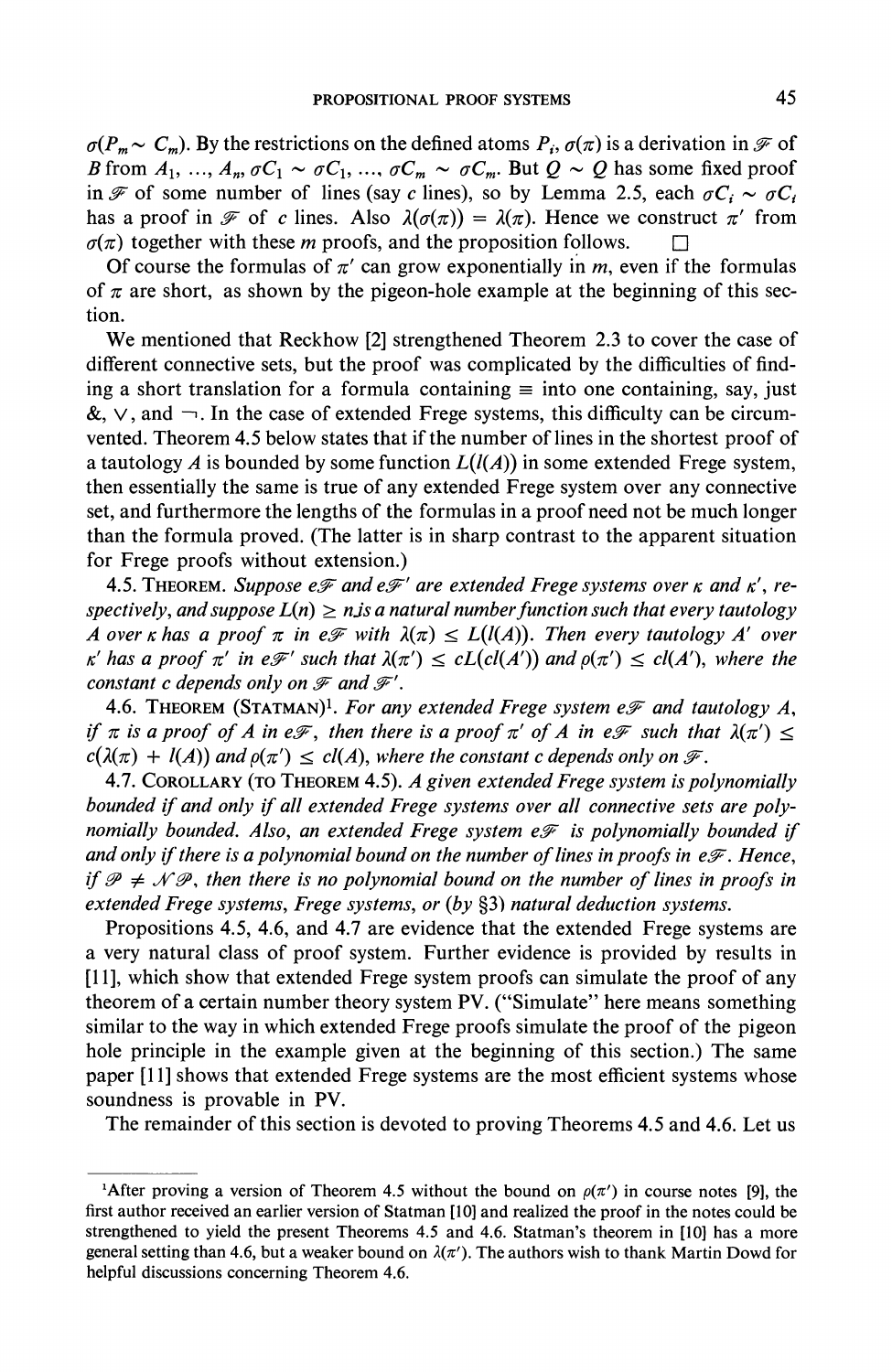**start by showing that a bound on proof length in an extended Frege system gives us a bound on derivation length.** 

**4.8. LEMMA.** Suppose  $e\mathcal{F}$  and  $L(n)$  satisfy the hypotheses of Theorem 4.5. If  $A_1$ ,  $A_m$ , **B** are formulas over *k* such that  $A_1$ ,  $\ldots$ ,  $A_m \models B$ , then there is a derivation  $\pi$  in eF of B from  $A_1, \ldots, A_m$  with  $\lambda(\pi) \leq cL(cn)$ , where  $n = l(A_1) + \cdots + l(A_m) + l$  $l(B)$ , and c depends only on  $\mathcal{F}$ .

**PROOF.** Suppose first that the connective set  $\kappa$  of  $\mathcal{F}$  contains  $\vee$  and  $\neg$ . Since  $A_1$ ,  $\ldots$ ,  $A_m \models B$ , we have  $\models (\neg A_1(\neg A_2 \vee \cdots \vee (\neg A_m) \vee B) \cdots)$ . Hence this formula has a proof  $\pi'$  in e $\mathcal{F}$  with  $\lambda(\pi') \le L(n)$ ,  $n = l(A_1) + \cdots + l(A_m) + l(B)$ . If we assume  $\mathcal F$  has the cut rule

$$
\frac{P, \neg P \lor Q}{Q}
$$

**then by appending m applications of this rule to**  $\pi'$ **, we obtain a derivation**  $\pi$  **of B** from  $A_1, \ldots, A_m$  satisfying the lemma, with  $\lambda(\pi) \leq 2L(n)$ . If the cut rule is not in  $\mathscr{F}$ , then by Theorem 2.3 the rule can be simulated to produce a derivation  $\pi$  with  $\lambda(\pi) \leq cL(n).$ 

If  $\vee$  or  $\neg$  is not in  $\kappa$ , one can check that nevertheless there are formulas  $O(P, Q)$ and  $N(P)$  over  $\kappa$  equivalent to  $P \vee Q$  and  $\neg P$ , respectively, such that  $O(P, Q)$  and  $N(P)$  have at most one occurrence each of P and Q (see 3.1). In this case we obtain **the bound**  $\lambda(\pi) \leq cL(cn)$ **.** 

**To prove Theorems 4.5 and 4.6 we need the notion of a defining set of formulas**   $\text{def}(A)$  for a formula A. We assume that every formula B (over any connective set) has associated with it an atom  $P_B$  such that  $P_Q$  is Q for any atom Q, and distinct **nonatomic formulas have distinct associated atoms. To be definite, we could let**   $P_B$  be the string consisting of the letter P followed by the string B, if B is nonatomic. **In any case, we shall also assume for convenience later, that there are infinitely**  many atoms P, called *admissible* atoms, which are *not* of the form  $P_B$  for any non**atomic B.** 

Let us call a formula A *admissible* if all its atoms are admissible. If A is admissible, then every truth assignment  $\tau$  to the atoms of A has a unique extension  $\tau'$  to the atoms  $P_B$ , **B** any subformula of A, such that  $\tau'(P_B) = \tau(B)$ . We shall define  $\det(A)$  such that any extension  $\tau''$  of  $\tau$  satisfies  $\det(A)$  iff  $\tau''$  agrees with  $\tau'$  on the **atoms P<sub>B</sub>. For example, if A is Q**  $\vee$  **(R & S), then def(A) might be**  $\{ (P_{(R\&S)} \equiv$  $(R \& S)$ ,  $(P_A \equiv Q \lor P_{(R \& S)})$ . In fact, it is useful to more generally define def<sub>n</sub>(*A*), where  $\kappa$  is any adequate set of connectives, perhaps different from the set of con**nectives appearing in A.** 

4.9. DEFINITION. Let  $\kappa_1$  and  $\kappa_2$  be connective sets. Corresponding to each nullary connective (constant)  $K_1$  in  $\kappa_1$  we associate a fixed formula  $K_2$  over  $\kappa_2$  equivalent to  $K_1$ ; corresponding to each unary connective  $u_1$  over  $\kappa_1$  we associate a fixed formula  $u_2P$  over  $\kappa_2$  equivalent to  $u_1P$ , and corresponding to each binary connective  $\circ_1$  in  $\kappa_1$  we associate a fixed formula P  $\circ_2 Q$  over  $\kappa_2$  equivalent to P  $\circ_1 Q$ . We assume the formulas  $P \sim_1 Q$  over  $\kappa_1$  and  $P \sim_2 Q$  over  $\kappa_2$  are each equivalent to  $P \equiv Q$ . For each formula  $A_1$  over  $\kappa_1$  we associate a set  $\det_{\kappa_2}(A_1)$  of formulas over  $\kappa_2$  defined by induction on the length of  $A_1$  as follows:

 $def<sub>so</sub>(P) = \emptyset$  (the empty set) for each atom P.  $\det_{\kappa_2}(K_1) = \{P_{K_1} \sim_2 K_2\}$  for each constant  $K_1$  in  $\kappa_1$ .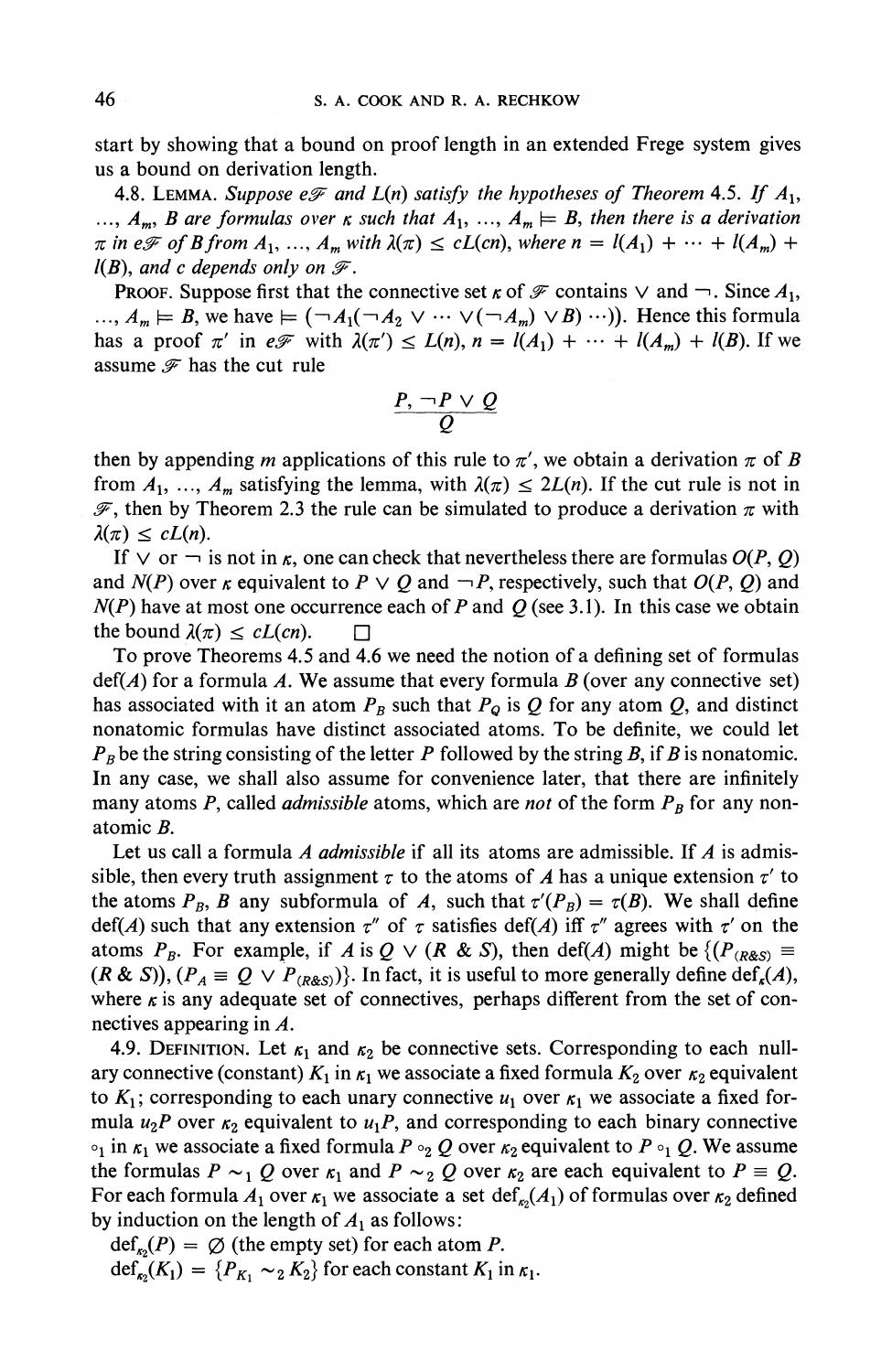$\det_{\kappa_2}(u_1A) = \det_{\kappa_2}(A) \cup \{P_{u_1A} \sim_2 u_2P_A\}$ , for each unary connective  $u_1$  in  $\kappa_1$ .  $\det_{k_2}(A \circ B) = \det_{k_2}(A) \cup \det_{k_2}(B) \cup \{P_{A \circ B} \sim_2 P_A \circ_2 P_B\}$ , for each binary con**nective**  $\circ_1$  in  $\kappa_1$ .

In case  $\kappa_1 = \kappa_2$ , we assume  $K_1 = K_2$ ,  $u_1 = u_2$ , and  $\circ_1 = \circ_2$ . It is easy to check that the total number of occurrences of atoms in  $\text{def}_{\kappa}(A)$  is bounded by a linear function of  $l(A)$ .

**4.10. LEMMA.** Suppose  $e\mathcal{F}$  is an extended Frege system over  $\kappa$ , A is an admissible **formula over**  $\kappa$ **, and**  $\det_{\kappa}(A) \leftarrow_{\epsilon_{\mathcal{F}}}^{\pi} P_{A}$ **. Then for some**  $\pi'$  **we have**  $\leftarrow_{\epsilon_{\mathcal{F}}}^{\pi'} A$ **, where**  $\lambda(\pi') \leq \lambda(\pi) + cl(A)$  and  $\rho(\pi') \leq (\rho(\pi) + c)l(A)$ , and c depends only on  $\mathcal{F}$ .

**PROOF.** Let  $\sigma$  be the simultaneous substitution  $E/P_E$  for all nonatomic subformulas *E* of *A*, so in particular  $\sigma P_A = A$ . Then every formula in  $\sigma(\text{def}_s(A))$  is an instance of  $P \sim P$ , and each of these instances will have a proof in  $\mathcal F$  of some fixed number of lines, and a number of atoms bounded by a constant times  $l(A)$ . These **proofs, together with**  $\sigma(\pi)$ **, comprise**  $\pi'$ **.**  $\Box$ 

**4.11. LEMMA.** If  $e\mathcal{F}$  and  $e\mathcal{F}'$  are extended Frege systems over  $\kappa$  and  $\kappa'$  respectively, **A' is an admissible formula over**  $\kappa'$ **, and**  $\text{def}_{\kappa}(A') \models_{\epsilon \mathcal{F}}^{\pi} P_{A'}$ **, then for some derivation**  $\pi'$ ,  $\text{def}_{\kappa'}(A')$   $\vdash \pi'_{\epsilon\mathscr{F}'}$ ,  $P_{A'}$ , where  $\lambda(\pi') \leq c\lambda(\pi)$  and  $\rho(\pi') \leq d$ , and the constants c and d depend only on  $\mathscr F$  and  $\mathscr F'$ .

**PROOF.** Suppose  $\pi$  is  $B_1, \ldots, B_m$ . We may assume, by renaming if necessary, that all atoms of each  $B_i$  are admissible, except possible those which occur in the hypotheses or conclusion of  $\pi$  (i.e. except those of the form  $P_{C'}$ , where C' is a subformula of A'). We shall construct the derivation  $\pi'$  in  $e\mathscr{F}'$  by filling out the skeleton derivation  $P_{B_1}, \ldots, P_{B_m}$ . (Notice that  $P_{B_m}$  is  $P_{A'}$ , since  $B_m$  is  $P_{A'}$  and in general  $P_Q = Q$ for any atom  $Q$ .) In fact, we shall show that for some constants  $c$  and  $d$  depending only on  $\mathcal{F}$  and  $\mathcal{F}'$ , each  $P_{B_i}$  can be derived from earlier  $P_{B_i}$ 's and def<sub> $\kappa$ </sub>(A') in at most c lines by formulas C with  $l(C) \leq d$ .

To see how to derive  $P_{B_i}$  in  $\pi'$  we consider three cases, depending on how  $B_i$  was obtained in  $\pi$ . For each of these cases we assume that some of the formulas of  $\det_{\kappa'}(B_i)$  are available in  $\pi'$ , either because they are among the hypotheses def,  $(A')$ of  $\pi'$  or because they are introduced at the beginning of  $\pi'$  by the extension rule. The defining formula for  $P_c$ , where C is a subformula of  $B_i$ , is in def<sub> $\kappa$ </sub>(A') if C is **also a subformula of A'. If C is not a subformula of A', then the defining formula**  for  $P_c$  can legally be included in  $\pi'$  by the extension rule.

Case I.  $B_i$  is a hypothesis for  $\pi$ , so  $B_i$  is in def<sub> $\kappa$ </sub>(A'). We may assume  $B_i$  has the form  $P_{C'} \sim (P_{D'} \circ P_{E'})$ , where C', D', E' are subformulas of A',  $P \circ Q$  is the fixed **formula over**  $\kappa$  **equivalent to**  $P \circ' Q$ , and C' is  $D' \circ' E'$ . (The cases of unary and 0-ary connectives are similar.) Then  $P_{C'} \sim (P_{D'} \circ' P_{E'})$  is in def<sub> $\kappa'$ </sub>(A'), and so is a hypothesis of  $\pi'$ . Let  $H(\circ')$  be the formula  $P \sim (Q \circ R)$  over  $\kappa$ . Note that  $H(\circ')$ depends only on the connective  $\circ'$ , and not otherwise on  $B_i$ . Then the rule

$$
R=\frac{P\sim'(Q\circ'R),\,\mathrm{def}_{\kappa'}(H(\circ'))}{P_{H(\circ')}}
$$

is sound, so by Theorem 2.3 we may assume it is a rule of  $\mathcal{F}'$ . Let  $\sigma$  be an extension **of the substitution** 

$$
\frac{P_{C'}, P_{D'}, P_{E'}, P_{B_i}}{P, Q, R, P_{H(s')}}
$$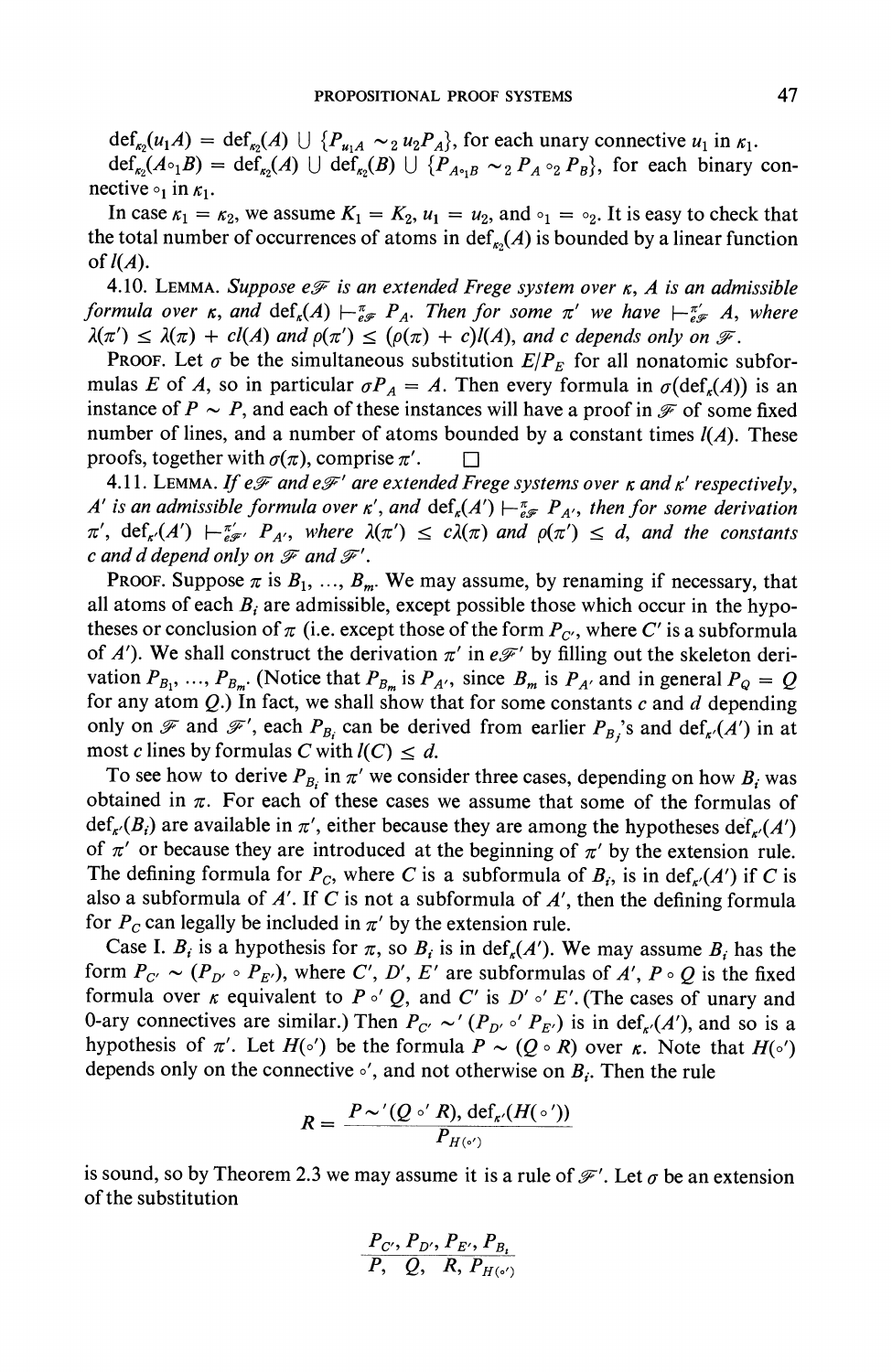such that  $\sigma(\text{def}_{\kappa'}(H(\circ'))) = \text{def}_{\kappa'}(B_i)$ . Then  $P_{B_i}$  follows in one step by R and  $\sigma$  from  $\text{def}_{\epsilon}(A')$  and  $\text{def}_{\epsilon'}(B_i)$ .

Case II. B<sub>i</sub> is introduced in  $\pi$  by the extension rule. Then  $B_i$  has the form  $P \sim C$ , **where P is a new defined atom. The constraints governing the use of the extension**  rule imply that P does not occur in the hypotheses or conclusion of  $\pi$ , and by our **assumption at the beginning of this proof, P is admissible. Therefore, P does not occur in the hypotheses or conclusion of**  $\pi'$ **. We note that the formula**  $P \sim P_C$ **,** together with any subset of the formulas of  $\text{def}_{\kappa'}(B_i)$  not introduced earlier could be **introduced by the extension rule in**  $\pi'$ **, after any necessary formulas of**  $\text{def}_{{\kappa}'}(B_{i-1})$ and before formulas of  $\text{def}_{\kappa'}(B_{i+1})$  are introduced. The order of introduction could be  $\text{def}_{\kappa}(C)$ ,  $P \sim' P_c$ , followed by one or more formulas whose conjunction is equivalent to  $P_{B_i} \sim (P \sim' P_c)$ . This last formula itself will be in  $\text{def}_{\kappa'}(B_i)$  if  $\equiv$  is in  $\kappa$ , in which case  $B_i$  is  $P = C$ . In this case, it follows from Theorem 2.3 that  $P_{B_i}$ can be deduced in a bounded number of bounded steps in  $\pi'$  from  $P \sim' P_C$  and  $P_{B_i} \sim (P \sim' P_c)$ . If  $\equiv$  is not in  $\kappa$ , there are nevertheless a bounded number of **formulas in def<sub>** $\kappa$ **</sub><sup>'</sup>(** $B_i$ **) which imply**  $P_{B_i} \sim' (P \sim' P_c)$ **, and the number and structure** of these formulas depends only on the way  $\equiv$  is represented in  $\kappa$  and  $\kappa'$ . Hence **again**  $P_{B_i}$  can be deduced in  $\pi'$  from def<sub>K</sub>( $B_i$ ) and  $P \sim' P_C$  by a bounded number of **bounded formulas.** 

Case III.  $B_i$  follows from earlier formulas in  $\pi$  by a rule  $R = (C_1, \ldots, C_k)/D$  in  $\mathscr{F}$  by the substitution  $\sigma$ . Then  $C_1, \ldots, C_k \models D$ , so the rule

$$
R' = \frac{\text{def}_{\kappa'}(D), \text{def}_{\kappa'}(C_1), ..., \text{def}_{\kappa'}(C_k), P_{C_1}, ..., P_{C_k}}{P_D}
$$

is sound, and by Theorem 2.3 we may assume it is a rule of  $\mathcal{F}'$ . We may assume all formulas  $C_1, \ldots, C_k$ , D are admissible. Let  $\sigma'$  be the composition of the substitutions  $\sigma(E)/P_E$  for all subformulas E of formulas in the set  $\{C_1, \ldots, C_k, D\}$ . Then  $\sigma'(\text{def}_{\kappa'}(C_i)) \subseteq \text{def}_{\kappa'}(\sigma(C_i)), 1 \leq j \leq k$ , and  $\sigma'(\text{def}_{\kappa'}(D)) \subseteq \text{def}_{\kappa'}(\sigma(D))$ . Of course each  $\sigma(C_i)$  is some  $B_i$ ,  $i < i$ , and  $\sigma(D)$  is  $B_i$ . By the induction hypothesis  $P_{\sigma(C_i)}$ **occurs earlier in**  $\pi'$ **. Hence**  $P_{B_i}$  **follows by R' and**  $\sigma'$  **from earlier formulas**  $\pi'$  **and a bounded number of formulas from**  $\text{def}_{\kappa'}(B_l)$ **, for various**  $B_l$ **.** 

**This completes the proof of Lemma 4.11.** 

**Now assume the hypotheses of Theorem 4.5, and let A' be any valid formula over**   $t$ . We may assume  $A'$  is admissible, for if not, we may rename the atoms in  $A'$  so **that it is admissible, find a suitable proof of the result, and then rename all atoms**  in the proof to obtain a suitable proof of A'. Then  $\det_k(A') = P_{A'}$ , so by hypothesis, the bounds on  $l(\text{def}_k(A'))$ , and Lemma 4.8, there is a derivation  $\pi$  in  $e\mathscr{F}$  of  $P_{A'}$ from  $\det_{k}(A')$  such that  $\lambda(\pi) \leq c_1 L(c_1(A'))$ . By Lemma 4.11, there is a derivation  $\pi'$  in e $\mathcal{F}'$  of  $P_{A'}$  from def<sub> $\kappa'$ </sub> (A') such that  $\lambda(\pi') \leq c_2L(c_1\ell(A'))$  and  $\rho(\pi') \leq d$ . **Theorem 4.5 now follows by Lemma 4.10.** 

**To prove Theorem 4.6, we may assume as above that A is admissible. By induction on the length of B, it is easy to see that for every admissible formula B over**  *K* there is a derivation  $\pi_B$  in  $\mathcal F$  of  $P_B \sim B$  from  $\text{def}_k(B)$  such that  $\lambda(\pi_B) \leq c_1 l(B)$ and  $\rho(\pi_B) \leq c_2 l(B)$ , where  $\kappa$  is the connective set of  $\mathcal{F}$ . By putting together  $\pi_A$  with  $\pi$  in the theorem, we obtain a derivation  $\pi_1$  of  $P_A$  from def<sub>k</sub>(A) such that  $\lambda(\pi_1) \leq$  $c_3(\lambda(\pi) + l(A))$  and  $\rho(\pi_1) \leq c_4 l(\pi)$ . We now apply Lemma 4.11 with  $\kappa' = \kappa$ ,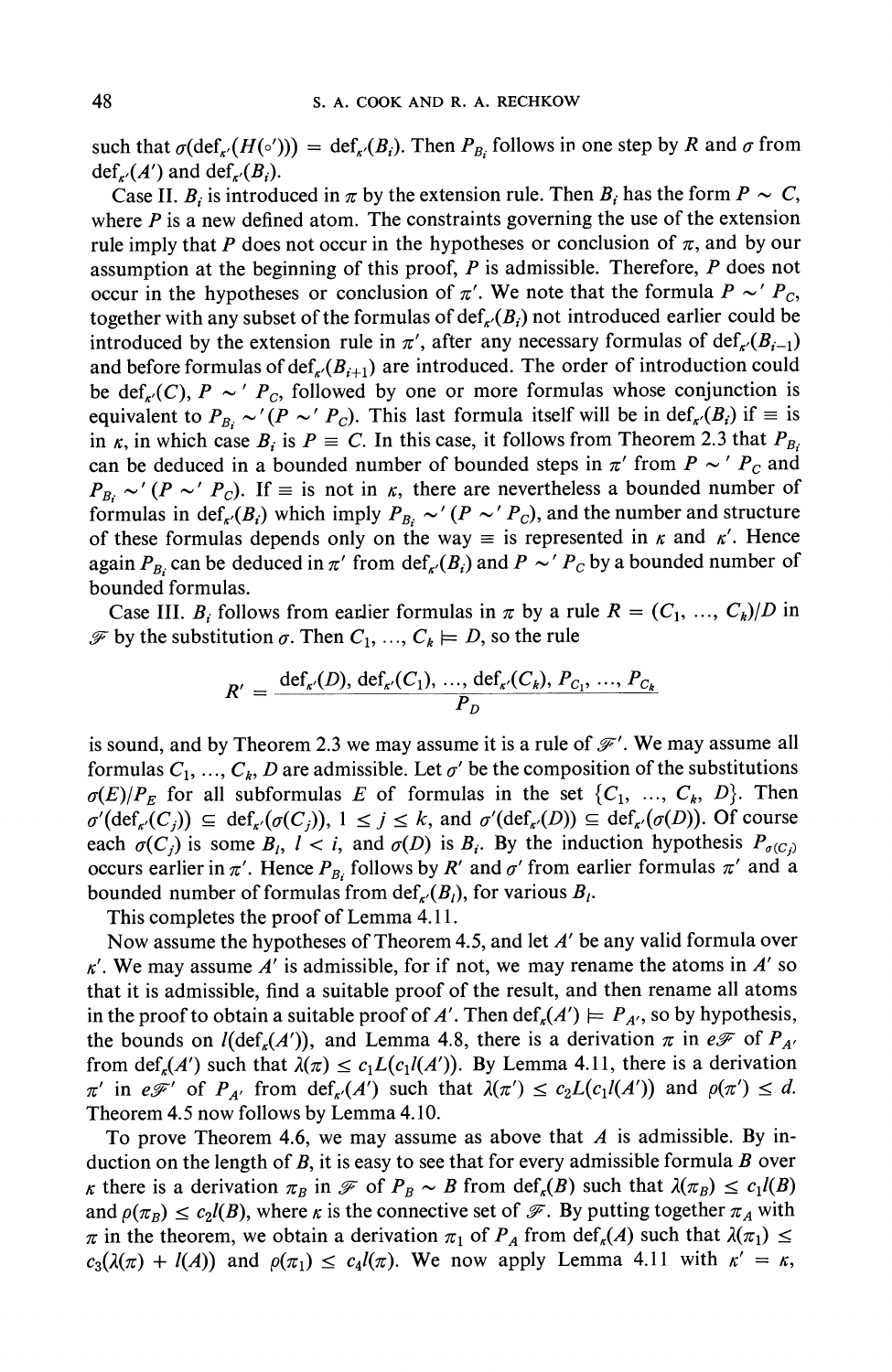$e\mathcal{F}' = e\mathcal{F}$ , and  $\pi = \pi_1$  to modify  $\pi_1$  so its formulas have bounded length, and **finally apply Lemma 4.10 to the resulting derivation. El** 

**?5. The Substitution Rule. Frege's original propositional proof system [6] tacitly assumed the following:** 

5.1. Substitution Rule. From A conclude  $\sigma A$ , for any substitution  $\sigma$  in the no**tation of the system.** 

5.2. DEFINITION. A Frege system with substitution,  $s\mathscr{F}$ , is obtained from a Frege system  $\mathcal F$  by addition of the substitution rule. Hypotheses are not allowed in derivations in  $s\mathscr{F}$ .

The reason hypotheses are not allowed in  $s\mathscr{F}$ -derivations is that in general not  $A \models \sigma A$ . Thus the substitution rule is unsound in this sense. On the other hand, if  $l= A$  then  $l= \sigma A$ , so if  $l- F_{\text{max}} A$  then  $l= A$ . In other words,  $s\mathscr{F}$  is a sound system for **proving tautologies, but not for deriving formulas from hypotheses.** 

**The theorem below shows that Frege systems with substitution can p-simulate extended Frege systems. The converse may be false, however. (We conjecture Frege systems with substitution are not p-verifiable in the sense of [11], whereas extended Frege systems are p-verifiable.)** 

5.3. **THEOREM.** Given an extended Frege system  $e\mathcal{F}$  there is a function f in  $\mathcal{L}$  and **constant c such that for all proofs**  $\pi$  **and formulas A, if**  $\vdash_{\epsilon}^{\pi} A$ **, then**  $\vdash_{\epsilon}^{\epsilon} (\pi) A$ **,** and  $\lambda(f(\pi)) \leq c\lambda(\pi)\rho(\pi)$  and  $\rho(f(\pi)) \leq c\lambda(\pi)\rho(\pi)$ .

**PROOF.** Suppose  $P_1 \sim C_1$ , ...,  $P_k \sim C_k$  are the defining formulas introduced by **extension in**  $\pi$ **. As discussed before Theorem 3.3,**  $\mathcal{F}$  **can be turned into a natural** deduction system  $\mathcal{N}$  by including the rules

$$
R_1 = \frac{P \rightarrow Q}{\rightarrow \neg P \lor Q} \quad \text{and} \quad R_2 = \frac{\rightarrow \neg P \lor Q}{P \rightarrow Q}.
$$

Let us assume in addition that  $\mathcal{N}$  has the rules

$$
R_3=\frac{P\rightarrow Q}{P,\ R\rightarrow Q}\quad\text{and}\quad R_4=\frac{P\rightarrow Q}{R,\ P\rightarrow Q},
$$

and the axiom  $P \rightarrow P$ . Then for each i,  $1 \le i \le k$ , the line  $E_1, \ldots, E_k \rightarrow E_i$  can be derived from the axiom and  $k - 1$  uses of  $R_3$  and  $R_4$ , for any formulas  $E_1, \ldots, E_k$ . The derivations of these k lines, together with  $\pi$ , describe a derivation  $\pi_1$  in  $\mathcal N$  of  $E_1, ..., E_k \to A$ , where now  $E_i$  is the defining formula  $P_i \sim C_i$ , and  $\lambda(\pi_1) \leq \lambda(\pi) +$  $k^2$  and  $\rho(\pi_1) \leq (k+1)\rho(\pi)$ . Now by adding k applications of rule  $R_1$ , we obtain a derivation in N of B, where B is  $\neg E_1 \vee (\neg E_2 \vee \cdots \vee (\neg E_k \vee A) \cdots)$ . Hence noting  $k < \lambda(\pi)$ , we have by the proof of corollary 3.4 a derivation  $\pi_2$  in  $\mathscr F$  of B, where  $\lambda(\pi_2) \leq c_1(\lambda(\pi))^2$  and  $\rho(\pi_2) \leq c_1\lambda(\pi)\rho(\pi)$ . Now assume the defining formulas  $P_1 \sim C_1, \ldots, P_k \sim C_k$  are numbered in reverse of the order in which they appear in  $\pi$ . Then  $P_1 \sim C_1$  appears last, so  $P_1$  has no occurrence in any  $C_i$  or in A. By applying the substitution rule to B with the substitution  $C_1/P_1$ , and applying the Frege rule  $(\neg (P \sim P) \lor Q)/Q$ , we can derive  $(\neg E_2 \lor \dots \lor (\neg E_k \lor A) \cdots)$  from *B*. By  $k - 1$  further applications of the substitution rule and this Frege rule, each of the  $E_i$ 's can be pruned, and we obtain a proof of A in  $s\mathscr{F}$  which satisfies the **conditions of the theorem.**  $\Box$ 

**By combining the above theorem with Theorem 4.5, we obtain the following.**